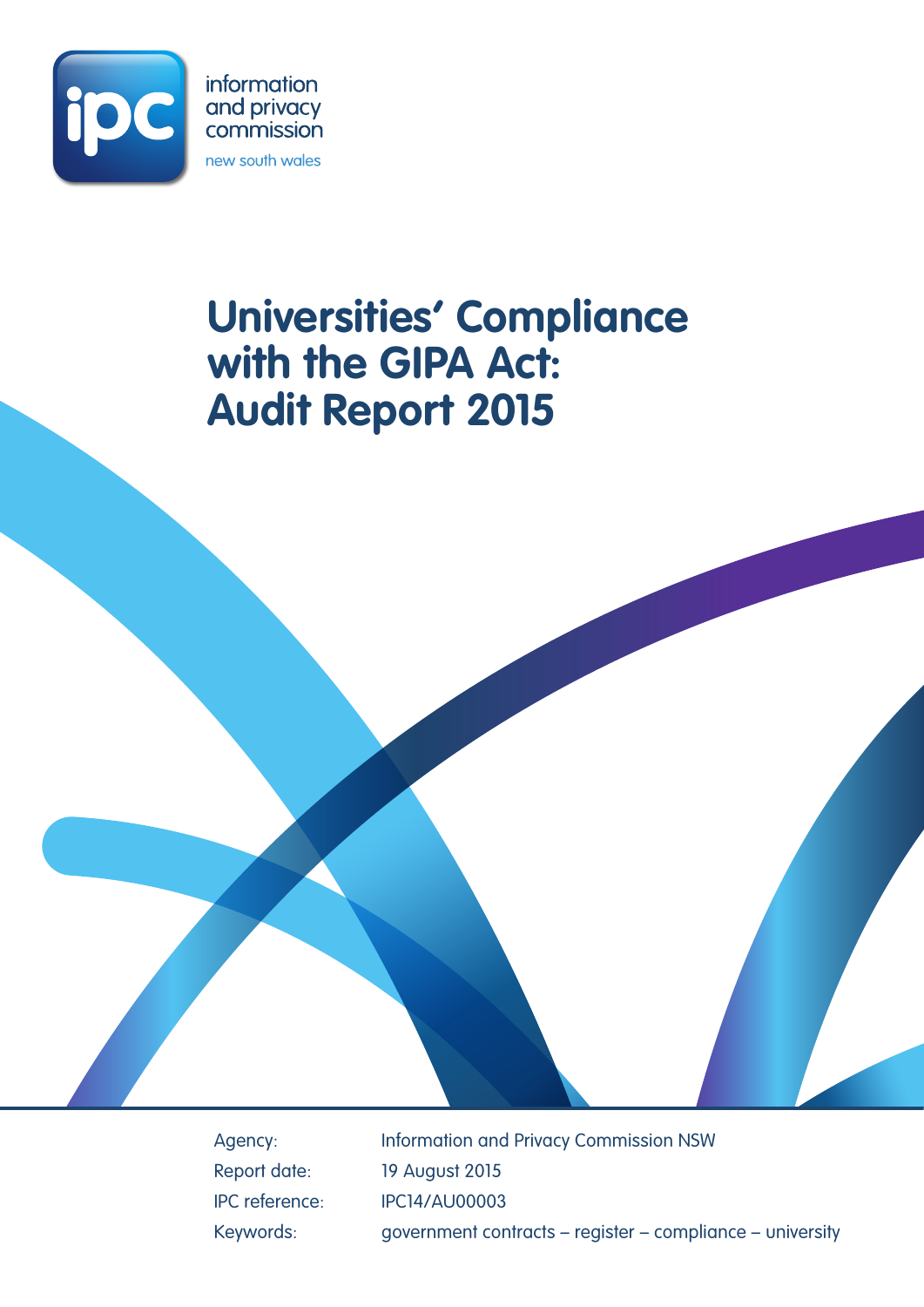# **Contents**

| <b>Executive summary</b>                                      | 1              |
|---------------------------------------------------------------|----------------|
| <b>Recommended action</b>                                     |                |
| Legislative framework and context                             |                |
| Authorising environment                                       | 2              |
| Legislative requirements                                      | $\overline{2}$ |
| From FOI to GIPA                                              | $\overline{2}$ |
| <b>Benefits of transparency</b>                               | 2              |
| Audit Office of NSW and ICAC - recommendations for the sector | 2              |
| Methodology                                                   | 3              |
| Audit period                                                  | 3              |
| Assessment criteria                                           | 3              |
| Sampling and testing                                          | 4              |
| <b>Audit limitations</b>                                      | $\overline{4}$ |
| Survey                                                        | 4              |
| Review of guidance available to the sector                    | 4              |
| <b>Draft consultation process</b>                             | 4              |
| Distribution of audit paper                                   | 4              |
| <b>Survey findings</b>                                        | 5              |
| <b>Audit findings</b>                                         | 6              |
| Conclusion                                                    | 9              |
| <b>Appendixes</b>                                             | 10             |
| Appendix A - Legislation, Part 3 Division 5 of the GIPA Act   | 10             |
| Appendix B - Pre-notification results                         | 13             |
| Appendix C - Post-notification results                        | 15             |
| Appendix D - List of universities audited                     | 17             |
| Appendix E - Case study - University F                        | 17             |
| <b>References</b>                                             | 18             |
|                                                               |                |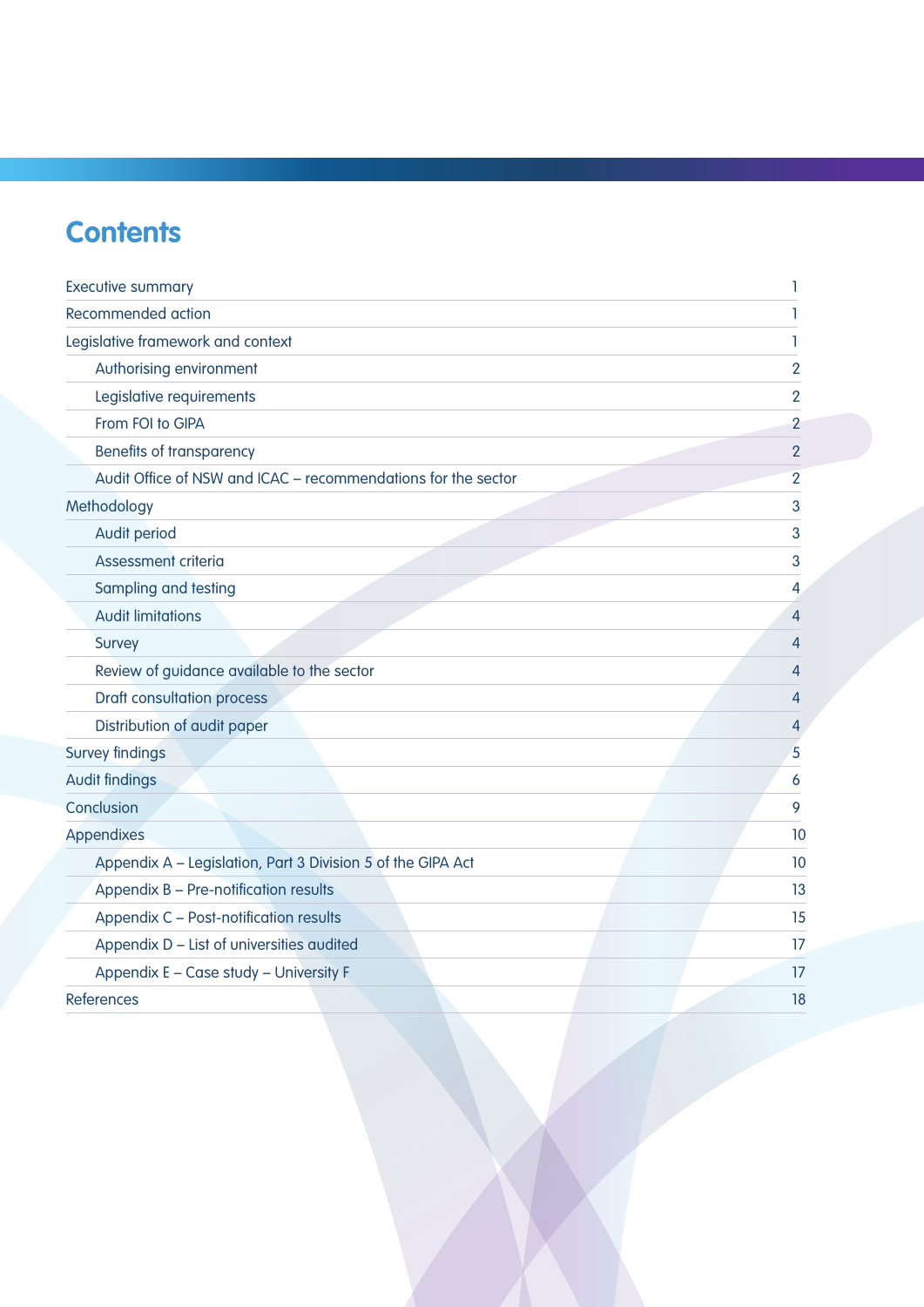# <span id="page-2-0"></span>**Executive summary**

This report sets out the findings of the Information Commissioner's audit of New South Wales universities' compliance with Part 3 Division 5 of the Government Information (Public Access) Act 2009 (GIPA Act) which deals with mandatory disclosure of government contracts with the private sector.

We acknowledge the reported challenges faced by universities in complying with Part 3 Division 5 of the GIPA Act and efforts made by the sector to date towards compliance. We also thank universities for their cooperation in completing the survey which formed part of this audit.

Open access to government dealings with the private sector promotes the principles of transparency and accountability underpinning our democratic system of government.

NSW universities are public institutions of strategic value to the State and significant businesses and economic drivers for New South Wales.<sup>1</sup>

Independent Commission Against Corruption (ICAC) investigations over the last 10 years have publicly reported seven separate instances where persons have corruptly obtained benefits from the allocation of university contracts, which were either falsified or unfairly awarded.

Making universities' contracts information publicly available helps to ensure that:

- contracts are awarded fairly:
- corporate malfeasance, fraud and corruption is minimised;
- public expenditure is appropriate;
- the government is getting value for money; and
- universities' resources are used efficiently and effectively.

Our primary findings are that:

- universities have a low level of compliance with the mandatory requirements in Part 3 Division 5 of the GIPA Act;
- universities lack operational maturity in managing compliance with the contract register obligations; and
- universities adopt different approaches towards compliance.

# **Recommended action**

We make five recommendations that promote the development of a robust governance framework, which supports the effective operation of the register.

- 1. Universities to conduct an annual register review.
- 2. Universities' Vice Chancellors to consider an annual compliance attestation.
- 3. Universities to clearly define and communicate contracts register roles and responsibilities to all staff.
- 4. Universities to ensure that register obligations are embedded into its policies and procedures.
- 5. Universities to conduct periodic quality assurance reviews of the contracts register.

We propose three regulatory actions which reinforce our commitment to providing universities and the regulated population with support and guidance to assist them to comply with this legislative scheme.

- 1. IPC to develop guidance material for contracts register obligations.
- 2. Information and Privacy Commission NSW (IPC) to conduct a future review of universities' contracts register compliance after 12 months.
- 3. IPC to review contracts register compliance in other sectors of the regulated population within 18 months.

# **Legislative framework and context**

The role of the Information Commissioner is to promote public awareness and understanding of the right to access government information in NSW, and provide information, support, advice, assistance and training to agencies and the general public. The Information Commissioner also monitors agencies' functions, reports to Parliament on the operation of the GIPA Act, and reports to the Attorney-General about proposals for legislative or administrative change.

The audit is conducted in the context of the Information [Commissioner's Report on the Operation of the](http://www.ipc.nsw.gov.au/report-operation-government-information-public-access-act-2009-2013-2014)  [Government Information \(Public Access\) Act 2009:](http://www.ipc.nsw.gov.au/report-operation-government-information-public-access-act-2009-2013-2014)  [2013 – 2014](http://www.ipc.nsw.gov.au/report-operation-government-information-public-access-act-2009-2013-2014), which articulated a commitment to collaboratively work with the university sector to promote compliance with the requirements of Part 3 Division 5 of the GIPA Act.

### **Authorising environment**

The conduct of the audit is in accordance with the Information Commissioner's function under section 17(g) of the GIPA Act to monitor, audit and report on the exercise by agencies of their functions under, and compliance with, the GIPA Act.

<sup>1</sup> NSW Auditor-General's Report Financial Audit, Volume Two 2014, Focusing on Universities p 41 [http://www.audit.nsw.gov.au/](http://www.audit.nsw.gov.au/ArticleDocuments/332/01_Volume_Two_2014_Full_Report.pdf.aspx?Embed=Y) [ArticleDocuments/332/01\\_Volume\\_Two\\_2014\\_Full\\_Report.pdf.](http://www.audit.nsw.gov.au/ArticleDocuments/332/01_Volume_Two_2014_Full_Report.pdf.aspx?Embed=Y) [aspx?Embed=Y](http://www.audit.nsw.gov.au/ArticleDocuments/332/01_Volume_Two_2014_Full_Report.pdf.aspx?Embed=Y)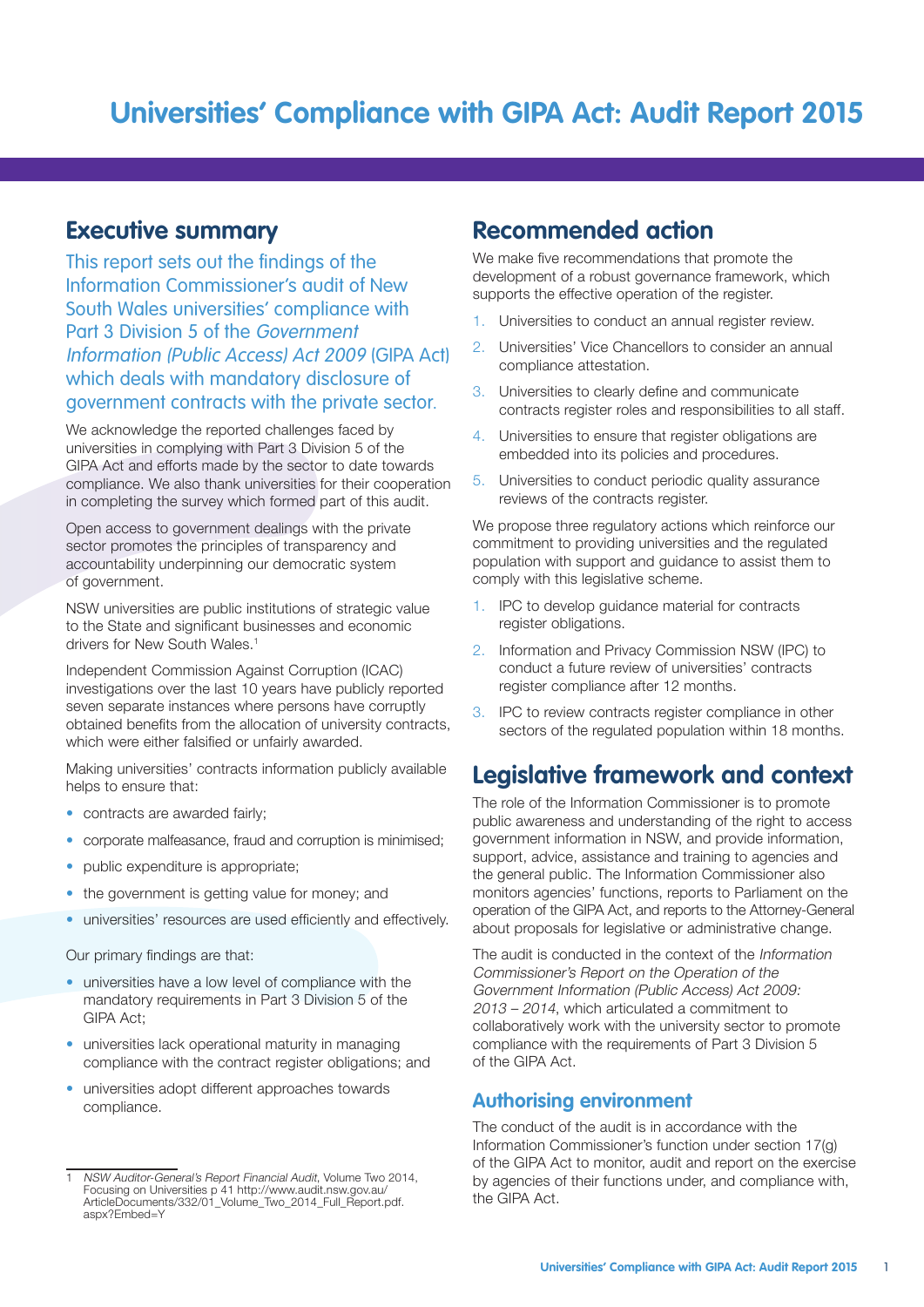<span id="page-3-0"></span>In accordance with section 14 and 15 of the Government Information (Information Commissioner) Act 2009 (GIIC Act), in performing her functions under the GIPA Act, the Information Commissioner has acted in an informal manner as far as possible.

### **Legislative requirements**

One of the objectives of the GIPA Act is to open government information to the public by authorising and encouraging the proactive release of government information by agencies.

Part 3 of the GIPA Act provides for open access information which is required to be made publicly available by agencies. Division 5 provides disclosure requirements for three classes of government contract with the private sector, in the form of a contracts register for those contracts valued at \$150,000 or over. Three classes of contract are established, each with different mandated requirements for disclosure:

Class 1: A contract to which the agency is a party that has a value of \$150,000 or more.

Class 2: A class 1 contract, to which any of the following apply:

- result in a direct negotiation where there has not been a tender process and the proposed contract has not been publicly available;
- there has been a tender process and terms and conditions have been substantially negotiated with the successful tenderer;
- involve operation or maintenance obligations for 10 years or more;
- involve a privately financed project as defined by relevant Treasury guidelines; or
- involve a transfer of land or other asset to a party in exchange for the transfer of land or other asset to an agency.

Class 3: A class 2 contract, with a value of \$5 million or more.

A copy of class 3 contracts must be made available with the register.

Reporting requirements for class 1 and 2 contracts, set out in sections 29 and 30 of the GIPA Act, are reproduced in Appendix A. Some confidential information is not required to be included in the contracts register, as set out in section 32 of the GIPA Act.

Contracts must be entered in the register within 45 working days of the contract becoming effective.

# **From FOI to GIPA**

The contracts disclosure provisions in the GIPA Act have been adopted from section 15A of the Freedom of Information Act 1989 (FOI Act), which was inserted in 2006 to establish mandatory public disclosure requirements for major government contracts with the private sector. The New South Wales Ombudsman's review of the FOI Act in 2009 extended contractual disclosure requirements to local authorities and state owned corporations, as the Ombudsman saw that these groups made use of public funds on behalf of the community and that transparency of the expenditure of public funds should be required.<sup>2</sup>

The GIPA Act sought to vastly improve the transparency and integrity of Government in New South Wales by shifting the focus toward proactive disclosure with the requirement that certain open access information must be published. This includes an agency's register of significant private sector contracts.<sup>3</sup>

In response to this significant legislative change the IPC produced the GIPA Compliance Guide in March 2012. We have reviewed and are currently updating our contracts register resources to assist in elevating the level of knowledge of the GIPA Act requirements and to promote compliance.

# **Benefits of transparency**

Additional to the democratic principle underlying the value in government transparency, there is evidence that increased transparency with respect to government contracts with the private sector can lead to improved performance of outsourced services, as well as increased efficiency and value for money.4

Online publication of government contracts on government websites occurs in a number of jurisdictions nationally and internationally and has been described as a standard transparency mechanism.5 Our jurisdiction's contract reporting requirements supports achieving this outcome.

# **Audit Office of NSW and ICAC – recommendations for the sector**

The universities audited are statutory bodies under Schedule 2 of the Public Finance and Audit Act 1983 and are subject to annual university audits and related requirements of that Act.

5 Ibid p.24

<sup>2</sup> NSW Ombudsman, "Opening up government, Review of the Freedom of Information Act 1989, A Special Report to Parliament under section 31 of the Ombudsman Act 1974", February 2009, p.22

<sup>3</sup> New South Wales, Parliamentary Debates Legislative Assembly, 13 July 2009 (Nathan Rees)

<sup>4</sup> Mulgan, R. 2015, "Transparency and the performance of outsourced government services", Occasional Paper no. 5, commissioned by Queensland Office of the Information Commissioner and prepared for the Australian and New Zealand School of Government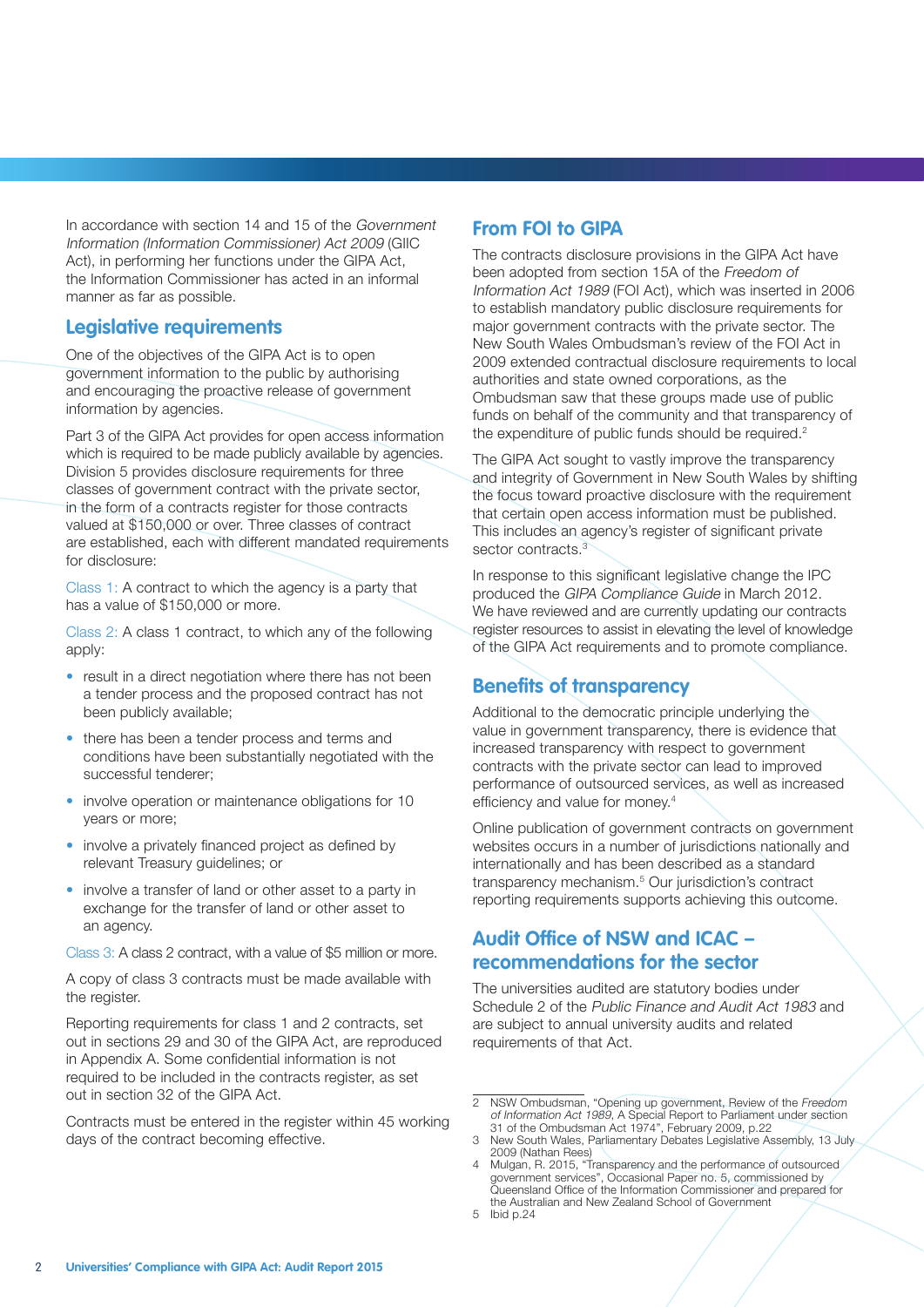<span id="page-4-0"></span>The NSW Auditor-General's 2014 Universities Report (2014 Report) concluded that universities' internal controls are generally appropriately designed and operating effectively to produce reliable and timely financial reports. However, areas were identified where internal controls could be improved, which were reported to university management. Among a list of common observations was the:

lack of a university-wide contract register listing contracts and key obligations of those contracts; and a process to ensure conditions are being met. $6$ 

The 2014 Report described an instance where recommendations made by ICAC to improve procurement processes were not addressed within the agreed timetable, and remained outstanding as at the date of the report, concluding that:

Until these recommendations are fully addressed, there is an increased risk of fraud and error.<sup>7</sup>

Further recommendations are that:

University procurement policies and processes need to be designed to minimise the risk of corrupt conduct.<sup>8</sup>

In the procurement area, audits identified the need for improved management of contracts to mitigate risks and realise intended benefits.<sup>9</sup>

The NSW Auditor-General's 2015 Universities Report observed that:

the Government Information (Public Access) Act 2009 register of government contracts on the university's website not being regularly updated.<sup>10</sup>

This is an area of improvement for universities' internal financial controls.

The Audit Office of NSW's [Better Practice Contract](https://www.audit.nsw.gov.au/ArticleDocuments/197/Better%20Practice%20Contract%20Management%20Framework_b.pdf.aspx?Embed=Y)  [Management Framework](https://www.audit.nsw.gov.au/ArticleDocuments/197/Better%20Practice%20Contract%20Management%20Framework_b.pdf.aspx?Embed=Y) (which applies to NSW government more broadly than just universities) provides that:

- a. in respect of governance, appropriate reporting and oversight practices for contract management should be in place, which includes oversight outside the business unit that 'owns' the contract. At least once per year the Audit and Risk Committee should review the contract register.
- b. in respect of policies and procedures, there is a whole of agency procurement manual that includes contract management policies and procedures. The manual should cover contract management processes, such as maintaining a contract register.

# **Methodology**

We undertook a desktop audit of universities' contract registers, and issued a survey to universities to obtain a snapshot of the sector, which we used to assess the level of compliance with Part 3 Division 5 of the GIPA Act.

We have de-identified universities in tables and aggregate data. Where we identified specific areas of concern, we have chosen to engage independently with the respective universities at the conclusion of the audit. We will issue individual commentary to each university on final publication.

An instance of better practice has been identified in our case study, which is based on publicly available information.

# **Audit period**

In mid-March 2015, universities were notified of our intention to conduct an audit of their contract registers. We obtained sample data from each university's contract register in early March and again in late April for assessment. This was done to capture any compliance variations during this period given the inherent ongoing requirement to maintain the contract register.

### **Assessment criteria**

The criteria used to assess universities' compliance reflect the legislative requirements contained in Part 3, Division 5 of the GIPA Act relating to class 1, class 2 and class 3 contracts.

Our review of universities' compliance assessed the effectiveness of the design infrastructure of each contracts register and the effectiveness of its operation.

In **design effectiveness**, we analysed how well each university's design infrastructure meets each of the legislative requirements and facilitates the university's compliance. A contract register that contains relevant fields which facilitate compliance with all the requirements would achieve a favourable score. This score reflects the university's potential ability to comply with its legislative requirements.

In **operating effectiveness**, we analysed how well each university implements its design infrastructure to meet the requirements. A contract register that contains adequate and meaningful information to demonstrate how it meets, or is not required to meet, its legislative requirements would achieve a favourable score. This score reflects the university's actual compliance with its legislative requirements.

A university's operating effectiveness score cannot be higher than its design effectiveness score.

<sup>6</sup> NSW Auditor-General's Report: Financial Audit, Volume Two 2014, Focusing on Universities p.27 – [http://www.audit.nsw.gov.au/ArticleDocuments/332/01\\_](http://www.audit.nsw.gov.au/ArticleDocuments/332/01_Volume_Two_2014_Full_Report.pdf.aspx?Embed=Y) [Volume\\_Two\\_2014\\_Full\\_Report.pdf.aspx?Embed=Y](http://www.audit.nsw.gov.au/ArticleDocuments/332/01_Volume_Two_2014_Full_Report.pdf.aspx?Embed=Y)

Ibid p  $27$ 

<sup>8</sup> Ibid p.6 9 Ibid p.6

<sup>10</sup> NSW Auditor-General's Report: Financial Audit, Volume Two 2015, Focusing on Universities p.36 – [http://www.audit.nsw.gov.au/ArticleDocuments/371/](http://www.audit.nsw.gov.au/ArticleDocuments/371/NEW_FULL_REPORT_Volume%20Two%202015.pdf.aspx?Embed=Y) [NEW\\_FULL\\_REPORT\\_Volume%20Two%202015.pdf.aspx?Embed=Y](http://www.audit.nsw.gov.au/ArticleDocuments/371/NEW_FULL_REPORT_Volume%20Two%202015.pdf.aspx?Embed=Y)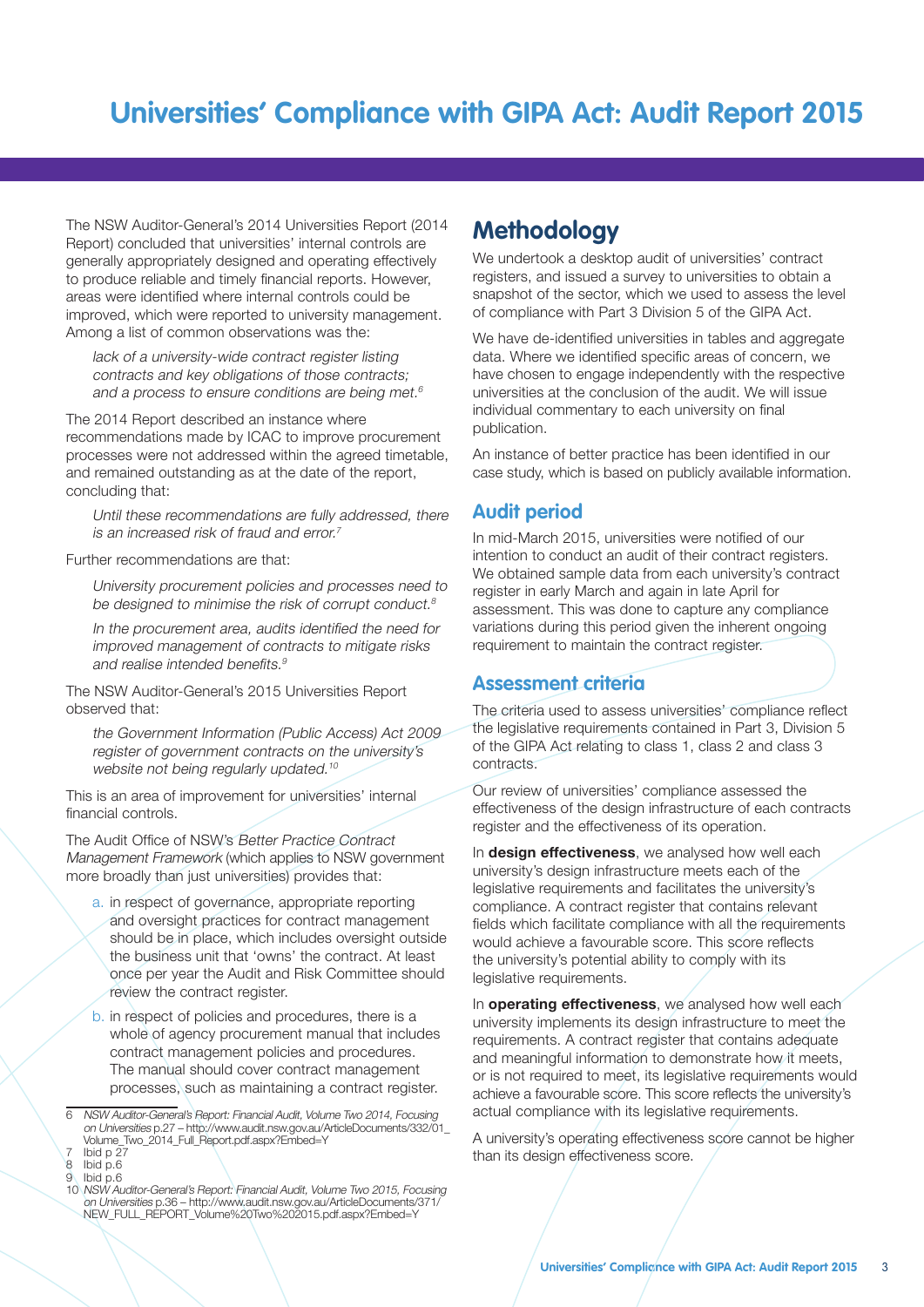# <span id="page-5-0"></span>**Audit sampling and testing**

Our sampling method is indicative of those contracts that we assessed or examined and our analysis may therefore not reflect the circumstances in every instance.

We tested a random sample of three class 1 contracts from each university using pre-determined criteria and assessed them for design and operating effectiveness. To the extent that this was possible, we attempted to also test three class 2 contracts and three class 3 contracts in the same manner.

Despite the small sample size, we are of the view that the observations and findings made in this report reflect university sector wide issues. This view is also supported by the limited number of contracts observed in universities' contract registers.

The random nature of sampling means that the contracts tested in March 2015 and April 2015 may differ. This is consistent with our aim of testing each university's overall compliance levels.

# **Audit limitations**

The desktop nature of this audit limits our ability to test the veracity of the information underlying the contracts register. This means that we relied solely on the information on the register as a true representation of fact.

Given this, we made the following assumptions of regulatory compliance:

- all contracts over the value of \$150,000 have been entered onto the contracts register in accordance with section 27(1) of the GIPA Act; and
- information about a class 1 contract is entered onto the contracts register within 45 working days after the contract becomes effective in accordance with section 27(2) of the GIPA Act.

We were able to easily obtain a sample of class 1 contracts for testing because all contracts on an agency's register are class 1 contracts. However, although the legislative regime is predicated on classification of government contracts with the private sector, we were unable to determine whether contracts are class 2 or class 3 contracts unless the university specifically stated this on its register. As a result, we could only obtain a sample of these contracts where the university idenitified these contracts as class 2 or class 3.

This limitation is exacerbated by the discretionary component applying to class 2 contracts, under the legislation. For example, section 30(2)(e) of the GIPA Act contains the words "if relevant". We were unable to ascertain the criteria used by universities to determine relevance in this context.

### **Survey**

A survey was sent to all universities, which asked 11 questions about the way universities manage their contracts registers. The survey sought information about the procedures and systems in place to capture, register and update information about contracts and asked respondents to estimate the number of contracts over the \$150,000 threshold and to identify challenges faced. Respondents had two weeks to return their responses.

The response rate was 50%. We consider that this is sufficient to contextualise the sector generally.

# **Review of guidance available to the sector**

As part of the audit, we examined guidance material available with respect to contracts register obligations, including IPC publications and Premiers Memorandum M2007-01.11 On review, where a need has been identified to update material, we have taken the necessary steps to address this, including notifying the NSW Department of Premier and Cabinet.

# **Draft report consultation process**

The draft version of this audit report was distributed to all universities who were invited to provide comments and feedback. A two week timeframe was initially provided to all universities, which was extended by an additional week.

At the conclusion of the three week consultation period, three out of ten universities provided a response to the draft audit report. The universities were supportive of the recommended actions proposed in this report including the regulatory actions that relate to activities proposed to be undertaken by the Information Commissioner.

Additionally, one university informed us in its submission that it had completed a review of its contract register obligations and addressed observations 1.1-1.5 and 2.1. We welcome the action taken by this university and its commitment to implementing the recommended actions.

The responses provided by universities were considered in the preparation of the final report. However, following consideration of the responses, no amendments were made to this report as a result of this consultation process.

# **Distribution of audit report**

This audit report will be published and made publicly available through the IPC website.

A copy of this audit report will be provided to the Attorney-General of New South Wales as the Minister who has oversight of the GIPA Act and to the Secretary of the Department of Justice.

<sup>11</sup> Premier's Memorandum M2007-01: Public Disclosure of Information arising from NSW Government Tenders and Contracts – http://arp.nsw.gov.au/m2007-01 public-disclosure-information-arising-nsw-government-tenders-and-contracts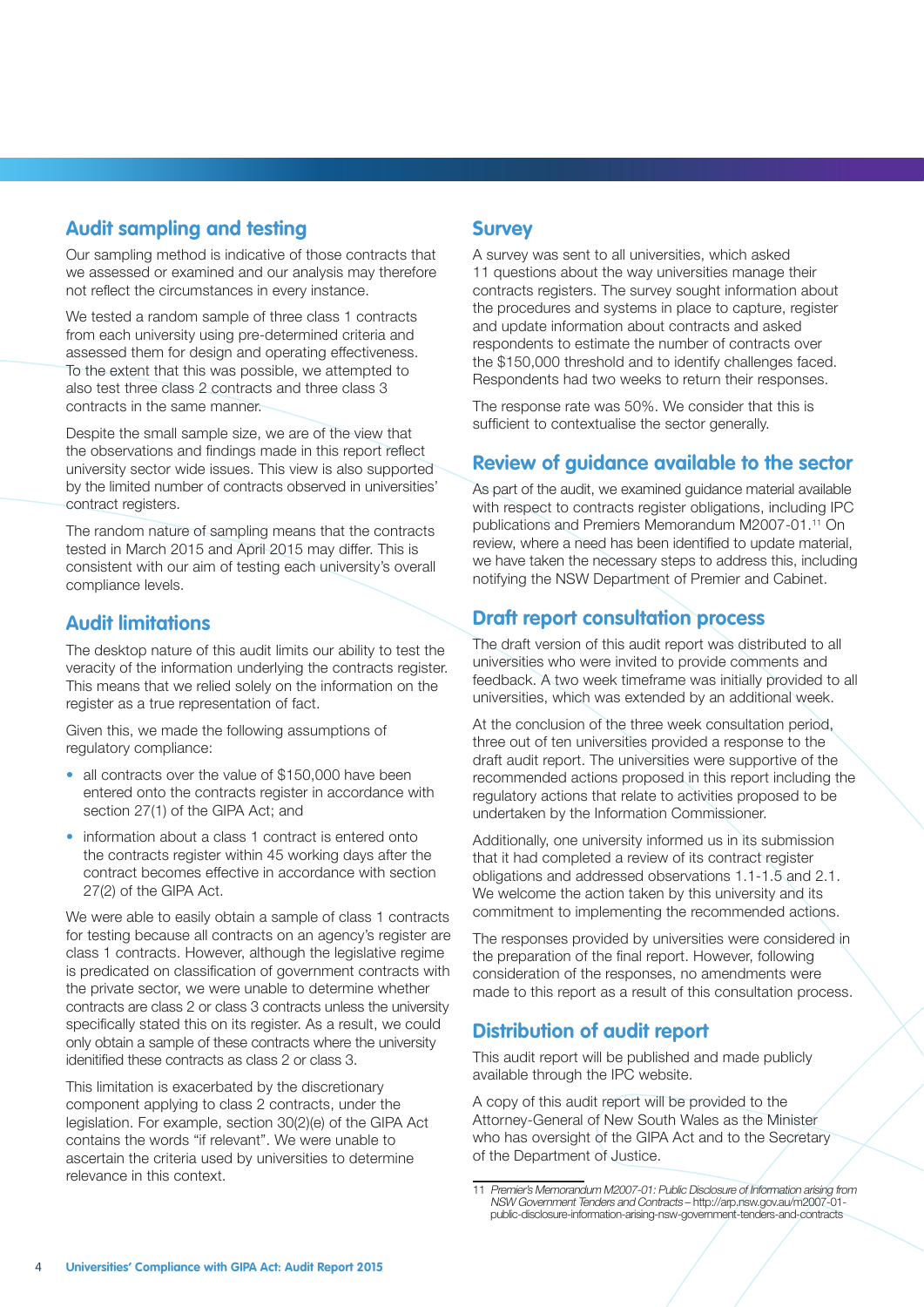# <span id="page-6-0"></span>**Survey findings**

The aim of the survey was to better understand universities' operational context with respect to their contracts registers.

#### **FINDING: DESPITE HAVING PROCESSES IN PLACE, REGISTERS ARE IMPLEMENTED IN AN AD HOC, INCONSISTENT MANNER WITHOUT ADEQUATE GOVERNANCE OVERSIGHT**

#### **OBSERVATIONS**

- 1. Four out of five respondent universities indicated that they had a clear understanding of the legal requirements. However, one university identified that this was particularly challenging.
- 2. Universities do not have a common governance approach towards managing the contracts register obligations. The business unit responsible for managing the register varies across universities and includes the procurement, finance, records management and legal functions.
- 3. Universities rely upon work being performed accurately and expeditiously in different business areas to comply with their contracts reporting requirements. The people responsible for performing various duties involving the register do not usually comprise staff from the business unit with responsibility for managing the register. For example, the managing business unit relies on other staff to complete internal forms and lodge documents for inclusion onto the register.
- 4. Universities stated that they have policies and procedures in place to manage compliance with the contracts register requirements. To ensure compliance universities have relied on various methods including staff checks, internal sign offs and reviews. Universities place information onto their registers with differing regularities, which do not appear to be driven by or reflective of the mandatory legislative timeframes.
- 5. Despite universities having policies and procedures in place, there are challenges which impact upon how compliance risk is able to be appropriately managed.
	- a. The decentralisation of the procurement function results in an increased reliance on business units, whose main speciality is not procurement and who use different and varying processes, to adequately perform their register specific duties. Ensuring this is done adequately involves having people who are knowledgeable regarding the requirements and expectations of the legislation.
- b. Maintenance of the register is not seen as a core business activity which adds value to business. Register requirements do not align to normal business as usual tasks and processes, which creates a burden on universities to do additional work to input this data into the register.
- c. The contract register requirements are complex and require people with specialist knowledge to administer. The different classes of contracts create additional complexity.
- 6. Having identified the challenges to compliance, some universities are currently working on improving the manner in which they manage compliance. This includes reviewing the design infrastructure, including the information that is captured, with the view to improving the register's overall efficiency and effectiveness. Other universities report working collaboratively with other business units to create new centralised compliance systems that also allow for real time reporting. Another university identified a backlog of contracts that as at the time of the survey had not been processed, and consequently decided to review its procedures to better manage compliance requirements.
- 7. Universities' contracts registers do not appear to reflect the actual number of contracts entered into by universities. When asked to estimate the number of contracts they have with a value of \$150,000 or more, respondent universities' answers ranged from 41 to 724.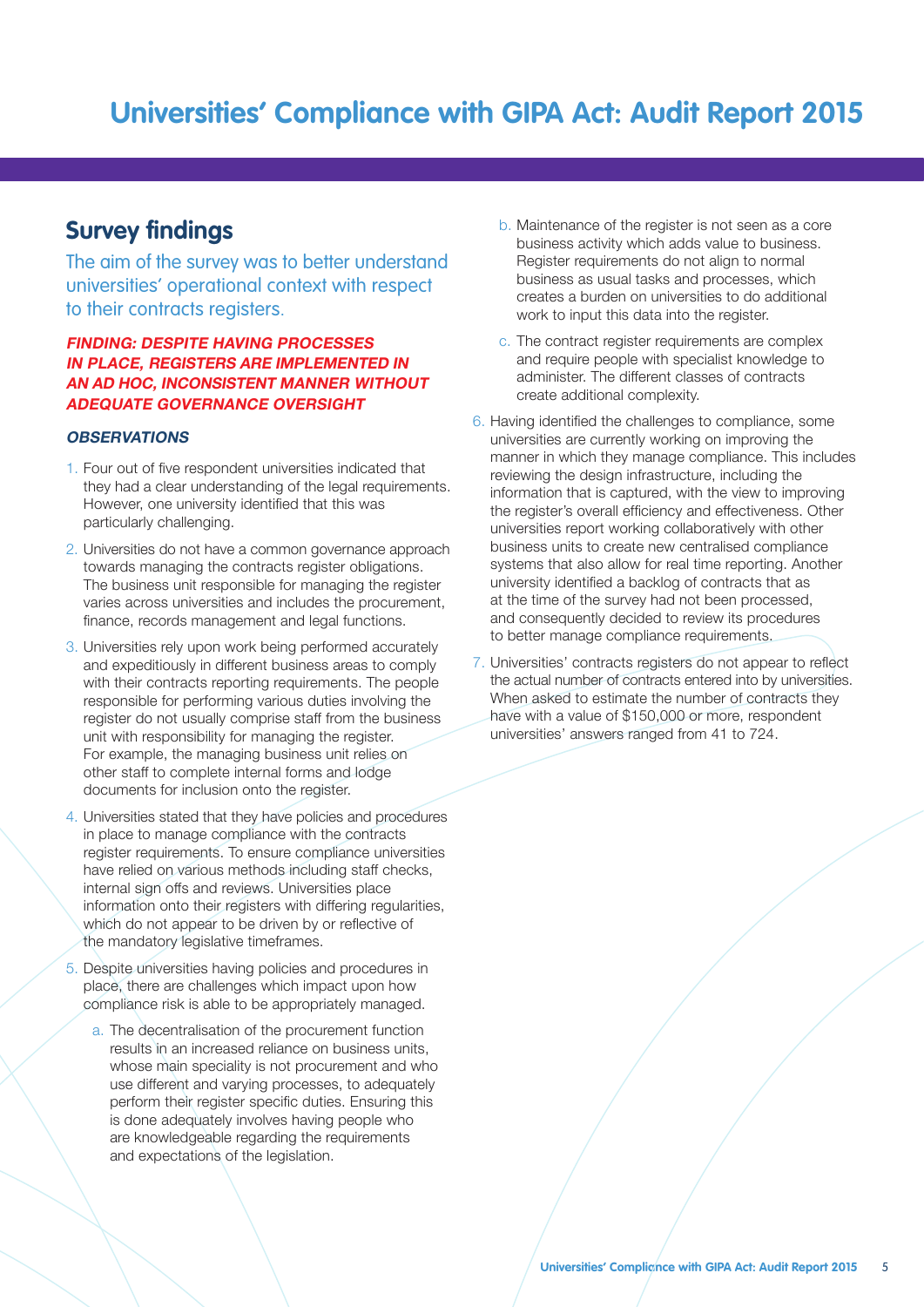# <span id="page-7-0"></span>**Audit findings**

The audit results show that universities have an awareness of the legislative requirements of the contracts register regime and that some universities have design infrastructure in place to comply with these requirements. However, the audit also identified that the effective implementation of the infrastructure in universities is a compliance challenge.

#### **FINDING 1: UNIVERSITIES ARE FAILING TO COMPLY WITH THE REGISTER OBLIGATIONS**

#### **OBSERVATION 1.1: One university does not have an operational register**

One university has no contracts entered onto its register. This is despite that university having design infrastructure that enables it to comply with only class 1 contract requirements. At a minimum, we would have expected contracts of this type to be entered onto its register.

As a consequence, the Information Commissioner will separately engage with the university to assist it to comply with this legislative scheme.

All other universities audited have entered some contract information into their registers in some form.

#### **OBSERVATION 1.2: Universities do not have design infrastructure enabling full compliance**

No one university has a design that enables it to achieve full compliance with all the contracts register obligations. Despite this, the design effectiveness scores across the sector for class 1 obligations show that universities have made efforts to put in place infrastructure enabling compliance to be demonstrated for these obligations.

However, the 0% score returned from a majority of universities for design effectiveness in relation to class 2 and class 3 obligations highlights sector wide inadequacies in design infrastructure for these obligations.

The failure to have adequate infrastructure in place to enable compliance is an issue that should be taken seriously. This is particularly as class 2 and class 3 contracts deal with higher levels of inherent risk and are associated with a greater reporting obligation under the legislation. This is evidenced by the requirement for full disclosure of class 3 contracts in accordance with section 31 of the Act.

We note that University G advised us during the audit period that they had just launched a new contracts register which was in development prior to the audit. This resulted in an improvement in its design effectiveness score for this university in the post-notification results.

#### **OBSERVATION 1.3: Universities have not achieved optimal implementation of their design infrastructure**

Universities achieved varying levels of success in implementing their design infrastructure to demonstrate compliance for class 1 obligations. Some universities have performed better than others.

We observed that some universities have implemented their design infrastructure very well and are able to effectively demonstrate compliance with their regulatory obligations. This is reflected in the close alignment between the design and operational effectiveness scores.

The average operating effectiveness score is 14% below the average design effectiveness score for class 1 contracts. This means that universities have the potential to demonstrate compliance with a further 14% of obligations, if the design is implemented optimally.

The desktop nature of the audit means we are unable to definitively explain the reason for the disparity; whether it is an issue related to a lack of resources, knowledge or adequacy of systems and procedures, or a failure of leadership to demonstrate a commitment to statutory compliance. However, the survey identifies some of the challenges that universities face in complying with the legislative requirements.

We observed that agencies that are more engaged and proactive regarding a centralised contracts register are more likely to achieve better compliance outcomes. Our case study demonstrates that a university which has actively responded to the legislative environment has attained high design and operational effectiveness scores. The university's register appears to be supported by systems and procedures, which were developed as a response to NSWAO recommendations to centralise its contracts register.

There were minimal changes between pre-notification and post-notification results in the operational effectiveness score, which can be explained through sampling variations.

#### **OBSERVATION 1.4: Universities' registers may not contain all the contracts that a university has with a value of \$150,000 or more**

#### **OBSERVATION 1.5: No register contained a class 3 contract**

Agencies are required to record information on their registers about any contracts above this threshold. We observed that some universities have relatively low numbers of contracts on their registers including some with less than ten contracts.

We recognise that this desktop audit is unable inform us of the total number of contracts that each university is required to include on its registers.

However, our audit has also been informed by publicly available information, including universities' annual reports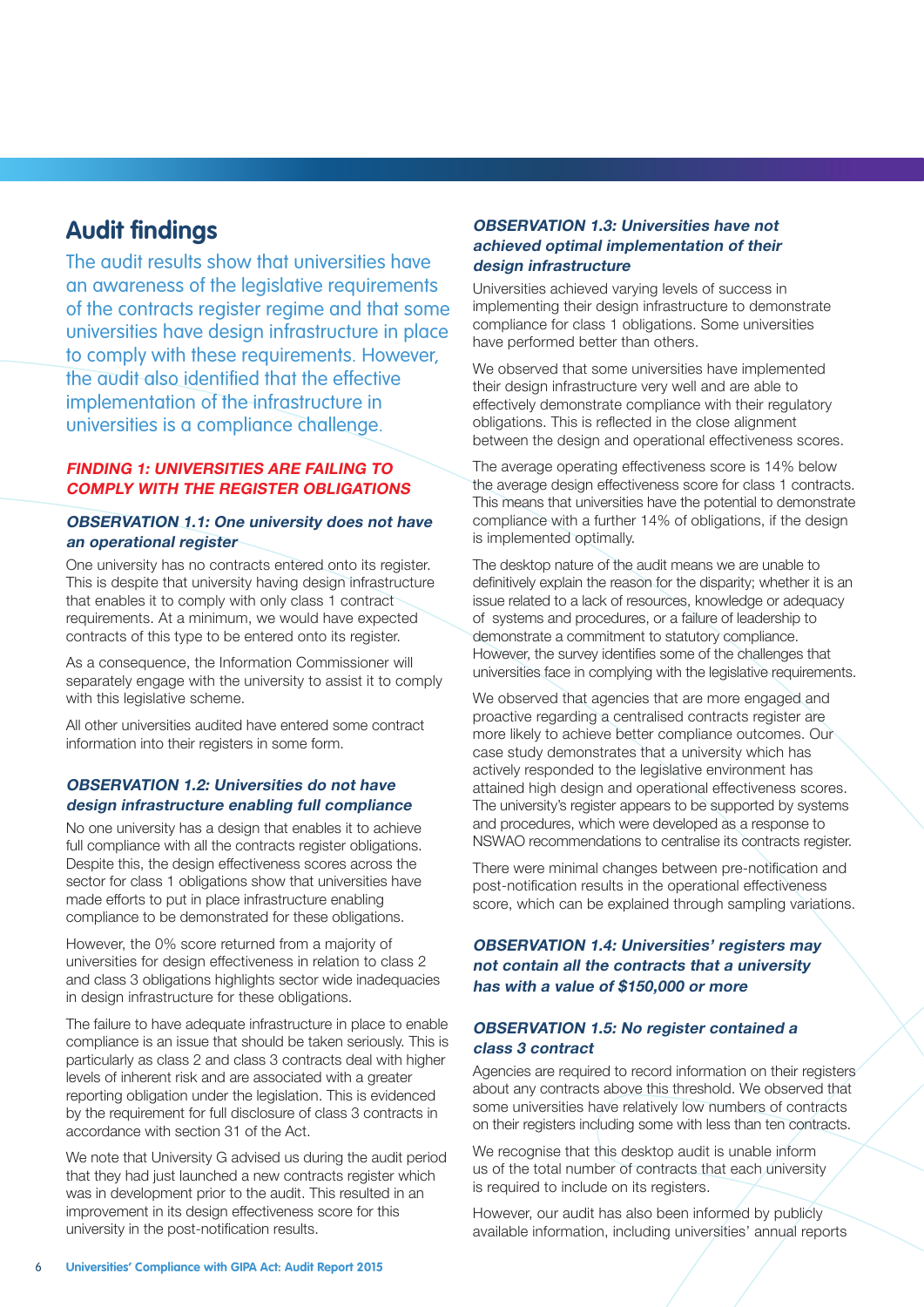# **Universities' Compliance with GIPA Act: Audit Report 2015**

and written statements on the register websites that there may be contracts which were not included on the registers. We also hold a reasonable expectation that, given the size, budget and type of services offered, universities would have recorded more contracts than there are currently, particularly in relation to class 2 and class 3 contracts.

#### **RECOMMENDED ACTION 1: UNIVERSITIES TO CONDUCT AN ANNUAL REGISTER REVIEW**

Leveraging upon the approach expounded by the NSW Audit Office in its Better Practice Contract Management Framework, we recommend that oversight of the contracts register obligations form a part of universities' risk governance framework. We recommend that this be achieved by universities' Audit and Compliance Committees conducting an annual review of the contracts register and its compliance with the legislative obligations. Universities' Audit and Compliance Committees should also include the GIPA Act on their compliance registers.

#### **RECOMMENDED ACTION 2: UNIVERSITIES' VICE CHANCELLORS TO COMPLETE AN ANNUAL COMPLIANCE ATTESTATION**

Further to recommended action 1, we are of the view that the accountability for ensuring legislative compliance resides at the agency head and senior executive level. A recommended mechanism to achieve this is the implementation of an annual attestation by the Vice Chancellor to the university's compliance with the register obligations. It is envisaged that this will form a part of each university's compliance management framework.

#### **RECOMMENDED ACTION 3: UNIVERSITIES TO CLEARLY DEFINE AND COMMUNICATE CONTRACTS REGISTER ROLES AND RESPONSIBILITIES TO ALL STAFF**

To promote and maintain optimal implementation of the register, we recommend that the role and responsibility of each individual participating in the process be clearly defined and communicated. This includes the executive team, senior management, line management and operational staff, across relevant business units. Increased understanding of individuals' roles in the process will promote more effective collaboration and communication between business units and increased synergies. This will facilitate more effective and rigorous oversight, allowing register requirements to be better managed.

#### **RECOMMENDED ACTION 4: UNIVERSITIES TO ENSURE THAT REGISTER OBLIGATIONS ARE EMBEDDED INTO ITS POLICIES AND PROCEDURES**

Agencies can achieve higher levels of compliance when regulatory obligations are embedded into agency systems, policies, processes and procedures. Recommended mechanisms to embed compliance include ensuring that:

• design infrastructure captures all the requirements of the GIPA Act;

- policies and procedures adequately document and describe how the university will achieve compliance;
- staff are fully aware, trained and capable of discharging their duties; and
- regular reviews are conducted to ascertain the effectiveness of its processes. See Recommended Action 7, page 8.

#### **RECOMMENDED ACTION 5: IPC TO CONDUCT A FUTURE REVIEW OF UNIVERSITIES' CONTRACTS REGISTER COMPLIANCE AFTER 12 MONTHS**

A further audit of the university sector to be conducted after 12 months to reassess compliance levels would enable the Information Commissioner to evaluate any change in compliance levels resulting from this audit and from future guidance and collaboration.

#### **FINDING 2: UNIVERSITIES LACK OPERATIONAL MATURITY IN MANAGING COMPLIANCE WITH THE REGISTER OBLIGATIONS**

#### **OBSERVATION 2.1: Information on the register is not always meaningful or accurate**

Some universities are not entering mandatory information about class 1 contracts, or are entering information in a way that is not accurate or meaningful.

We observed the following specific failures to comply with section 29 of the GIPA Act:

- Some universities do not enter the business address of the contractor at all, or provide the name of the suburb only (section 29(a) of the GIPA Act).
- Some universities do not enter meaningful information regarding the date on which the contract became effective and the duration of contract (section 29(b) of the GIPA Act). For example, entering the numeral 4 without any meaningful descriptor provides no indication as to whether the duration is four weeks, months or years.
- Some universities do not enter meaningful information regarding the particulars of the project to be undertaken, the goods or services to be provided or the real property to be leased or transferred under the contract (section 29(d) of the GIPA Act). Some registers include information that cannot be read stand alone or without context, such as unidentifiable acronyms and jargon, or internal document file references. Universities should provide greater clarity in this publicly facing document given the objectives of the GIPA Act.
- In the case of a contract arising from a tendering process, some universities do not enter information regarding the method of tendering and/or a summary of the criteria against which the various tenders were assessed (section 29(h) of the GIPA Act). For example, some registers contain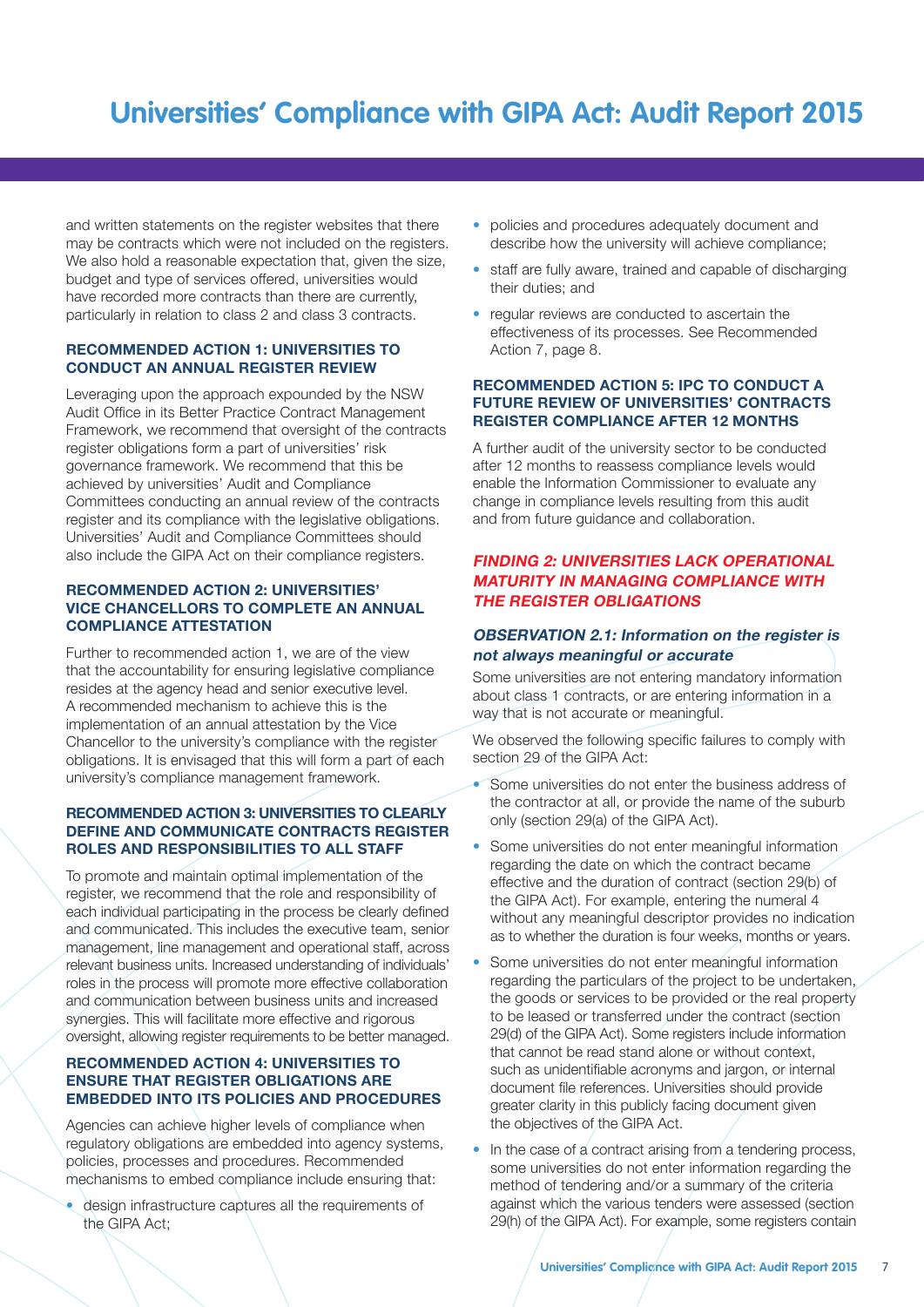information about whether the contract was awarded through a tender process but not a summary of the assessment criteria.

Other observations are that:

- Contract register fields were left blank with no description and the words "true" or "false" were used in a way which gave no meaning or context.
- Fields were used incorrectly, inaccurately, or not for their intended purpose. For example, entering information regarding project particulars, relevant dates and the name of the contractor in the 'title' field.
- Responses were insufficiently detailed or did not go towards addressing the legislative requirement.

#### **OBSERVATION 2.2: Universities indicate that class 2 obligations do not apply to their contracts in a majority of circumstances**

Most of the contracts we assessed for class 2 obligations indicated "N/A" to all the legislative requirements.

Despite universities entering all the information their design infrastructure allows in order to demonstrate compliance, universities have indicated that most class 2 obligations do not apply to their contracts.

The desktop nature of the audit does not allow us to assess the veracity of the information and determine whether those class 2 requirements actually apply to the respective contracts.

We observe that little value can be derived from the information contained in the assessed contracts with respect to class 2 obligations.

#### **RECOMMENDED ACTION 6: IPC TO INVESTIGATE DEVELOPMENT OF GUIDANCE MATERIAL FOR CONTRACTS REGISTER OBLIGATIONS**

In order to address perceived knowledge gaps and to ensure consistency in understanding across the regulated population, we propose to consider the development of an e-learning module or other guidance material dealing with contracts register obligations. We envisage that this guidance material will contain an explanation of the legal obligations and address how compliance can be demonstrated in an adequate manner. This material can be used by staff responsible for managing and maintaining agencies' contracts registers, to assist them to achieve compliance.

#### **RECOMMENDED ACTION 7: UNIVERSITIES TO CONDUCT PERIODIC QUALITY ASSURANCE REVIEWS OF THE CONTRACTS REGISTER**

To promote consistent outcomes and prevent information that is not meaningful or accurate from being placed onto the register, we recommend that the register is subject to

periodic quality assurance. There should be formal procedures in place for maintaining the accuracy and completeness of the register. The results from this assurance review should be provided to the Audit and Compliance Committee as an input for its annual review and any attestation to be provided by the Vice Chancellor or authorised senior executive.

#### **FINDING 3: UNIVERSITIES HAVE TAKEN DIFFERENT APPROACHES TOWARDS COMPLIANCE**

#### **OBSERVATION 3.1: Registers include contracts in which the university receives consideration for performance of the contract**

Some universities include details of contracts on their registers in which they are the recipient of monetary consideration, in exchange for performance of a service. For example, a lease agreement by which a university leases its premises to an external party in exchange for rent, or a research agreement, by which a university agrees to conduct research in exchange for money.

The GIPA Act does not prohibit the inclusion of such contracts and we recognise that this interpretation of Part 3 Division 5 of the GIPA Act varies between universities across the sector.

The IPC will consider avenues to provide clarification on this issue.

#### **OBSERVATION 3.2: Registers do not distinguish between the contract classes**

We observed that only one university divided its register into the various contract classes. While there is no reporting requirement for contracts to be classified in the register into class 1, class 2, or class 3, the legislative regime is predicated on classification of government contracts. Our view is that the legislation interpretation required to distinguish between contracts is not well demonstrated in the reporting of contracts by universities.

More distinct classification will assist members of the public and agencies to more readily identify different contracts, which further promotes the objects of the GIPA Act. It would also assist agencies to better manage compliance with their obligations and potentially improve performance management with respect to larger contracts.The IPC will consider avenues to provide clarification on this issue.

#### **OBSERVATION 3.3: Universities have varying approaches to register design**

We observed that universities have adopted various forms of design infrastructure to assist them to achieve compliance. This ranges from the completion of template forms that are uploaded, information uploaded directly onto websites and collated spread sheets.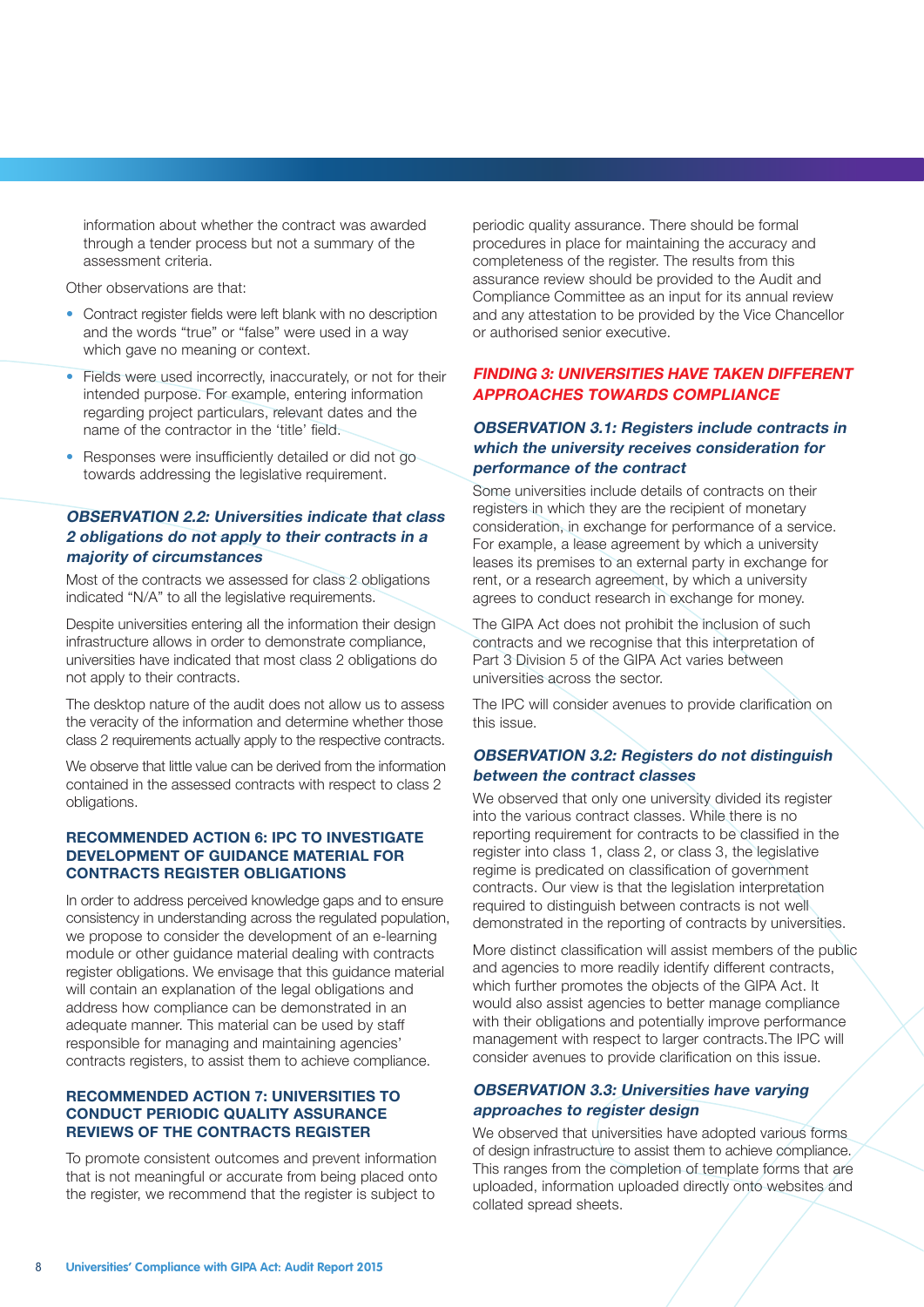<span id="page-10-0"></span>One such design is a manual template that two universities appear to share. The template poses a series of questions framed in the same terms as the GIPA Act requirements in a checklist style design. It requires a person to complete the questions systematically, whilst recognising and addressing the various threshold differences between the contract classes. Importantly, this template is the only design form that considers the thresholds and requirements across all three contract classes. If this template is effectively implemented, universities are able to more easily and better demonstrate compliance with most of its regulatory obligations across all classes.

However, we note that the template is three pages in length and that the two universities which use it recorded a relatively low number of contracts (less than 20 contracts) in comparison to the rest of the sector. This observation suggests a possible correlation between the size of the document and how effectively it is used.

An effectively designed contracts register can be in any form, as long as it captures all necessary information required by the legislation. Universities are not bound to any one form and can tailor their contracts register design to the individual needs and circumstances of the particular university.

In the Report on the Operation of the Government Information (Public Access) Act 2009: 2013 – 2014, the Information Commissioner expressed an intention to work collaboratively with the university sector to promote compliance through the development and implementation of a sector template that will facilitate public access to contracts. We recognise the work already undertaken to develop and design individual contract registers, and encourage universities to consider the findings and recommendations in this audit report for adoption to ensure that the contracts registers are as compliant as they can be.

We will continue to engage with universities to identify how existing templates within the sector can be used or adapted to achieve a consistent sector template to promote better compliance outcomes

#### **RECOMMENDED ACTION 8: IPC TO REVIEW CONTRACTS REGISTER COMPLIANCE IN OTHER SECTORS OF THE REGULATED POPULATION WITHIN 18 MONTHS**

To enable the Information Commissioner to obtain a better understanding of compliance across the entire regulated population, we consider that compliance monitoring could be expanded to include all sectors including government agencies and local councils. This would assist the Information Commissioner to identify challenges that apply across the entire regulated population and drive positive sector wide compliance outcomes.

# **Conclusion**

Our primary finding is that universities are not fully compliant with the mandatory contract register obligations in the GIPA Act.

We observe that the low levels of compliance are characterised by a:

- 1. lack of adequate design infrastructure;
- 2. lack of accountability at the responsible business unit level to drive and manage implementation of the infrastructure;
- 3. lack of governance and oversight at leadership levels to ensure compliance;
- 4. lack of clarity about individuals' roles and responsibilities; and
- 5. lack of understanding across all levels in operationalising the legislative intent of contracts register provisions.

There are no penalties that arise from a breach of the contract register obligations. This may be a factor agencies consider when assessing their compliance risk appetite and subsequent resource allocation. This view, if correct, would seem to undermine the objects of the GIPA Act.

The contracts register requirements are mandated in Part 3 Division 5 of the GIPA Act. The university sector's history of poor compliance, the identification of significant risk as evidenced by ICAC investigations, the apparent failure to adopt recommendations by other oversight authorities (in particular the NSW Audit Office) and the results of this audit collectively demonstrate the need for significant change.

Our recommendations to universities address:

- staff awareness of their role in the process and how it is to be performed;
- management accountability and its role in the governance and oversight of the process;
- strategies to embed compliance into policies and procedures;
- data quality of the register; and
- staff knowledge supporting the effective operationalisation of the register.

We will continue to provide assistance and quidance to agencies in order to assist the sector to comply with the intent of the legislation and the GIPA Act generally. Our recommendations and proposed regulatory actions will go towards promoting more positive compliance outcomes not only in the university sector but also across the regulated population.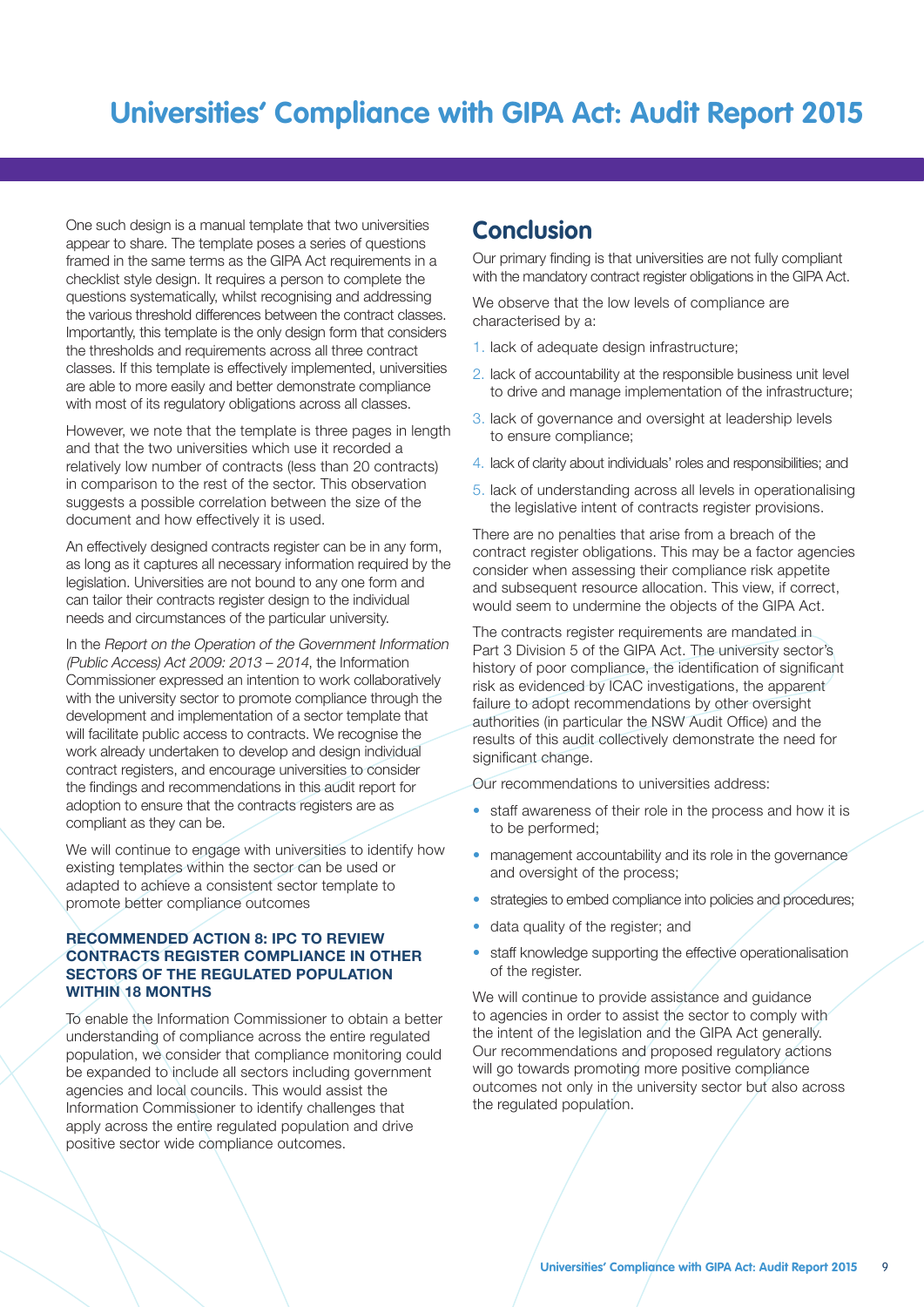# <span id="page-11-0"></span>**Universities' Compliance with GIPA Act: Appendix A**

# **Appendix A: Legislation Part 3 Division 5 of the GIPA Act**

### **Division 5 Government contracts with private sector**

#### **27. Register of government contracts valued at \$150,000 or more**

- (1) An agency is to keep a register of government contracts (its government contracts register) that records information about each government contract to which the agency is a party that has (or is likely to have) a value of \$150,000 or more (**class 1 contracts**).
- (2) Information about a class 1 contract must be entered in the register within 45 working days after the contract becomes effective.
- (3) A contract **becomes effective**:
	- (a) when it is entered into by or on behalf of the agency concerned, or
	- (b)if the contract contains a provision to the effect that one or more conditions are to be met before the obligations of the parties under the contract are enforceable—when the condition or conditions have been met (and not when the contract is entered into by the agency).

#### **28. Value of contract**

The following information about a class 1 contract is to be entered in the government contracts register:

(a) the total estimated value of the project,

- (b) the total estimated value of the goods or services over the term of the contract,
- (c) the value of the real property transferred,

(d) the rent for the term of the lease.

#### **29. Information to be entered in register—class 1 contracts**

The **value** of a contract is whichever of the following values is appropriate to the kind of contract concerned:

(a) the name and business address of the contractor,

(b)particulars of any related body corporate (within the meaning of the [Corporations Act 2001](https://www.comlaw.gov.au/Details/C2015C00228) of the Commonwealth) in respect of the contractor, or any other private sector entity in which the contractor has an interest, that will be involved in carrying out any of the contractor's obligations under the contract or will receive a benefit under the contract,

- (c) the date on which the contract became effective and the duration of the contract,
- (d)particulars of the project to be undertaken, the goods or services to be provided or the real property to be leased or transferred under the contract,
- (e) the estimated amount payable to the contractor under the contract,
- (f) a description of any provisions under which the amount payable to the contractor may be varied,
- (g) a description of any provisions with respect to the renegotiation of the contract,
- (h) in the case of a contract arising from a tendering process, the method of tendering and a summary of the criteria against which the various tenders were assessed,
- (i) a description of any provisions under which it is agreed that the contractor is to receive payment for providing operational or maintenance services.

#### **30. Additional information for class 2 contracts**

- (1) Additional information is required to be entered in the government contracts register for class 1 contracts to which any of the following paragraphs applies (**class 2 contracts**):
	- (a) there has not been a tender process, the proposed contract has not been made publicly available and the terms and conditions of the contract have been negotiated directly with the contractor,
	- (b) the proposed contract (whether or not made publicly available) has been the subject of a tendering process and the terms and conditions of the contract have been substantially negotiated with the successful tenderer,
	- (c) the obligations of one or more parties under the contract to maintain or operate infrastructure or assets could continue for 10 years or more,
	- (d) the contract involves a privately financed project as defined by guidelines published by the Treasury (as in force from time to time),
	- (e) the contract involves a transfer of a significant asset of the agency concerned to another party to the contract in exchange for the transfer of an asset to the agency.
- (2) The additional information required to be entered in the register for class 2 contracts is as follows:
	- (a) particulars of future transfers of significant assets to the State at zero, or nominal, cost to the State, including the date of their proposed transfer,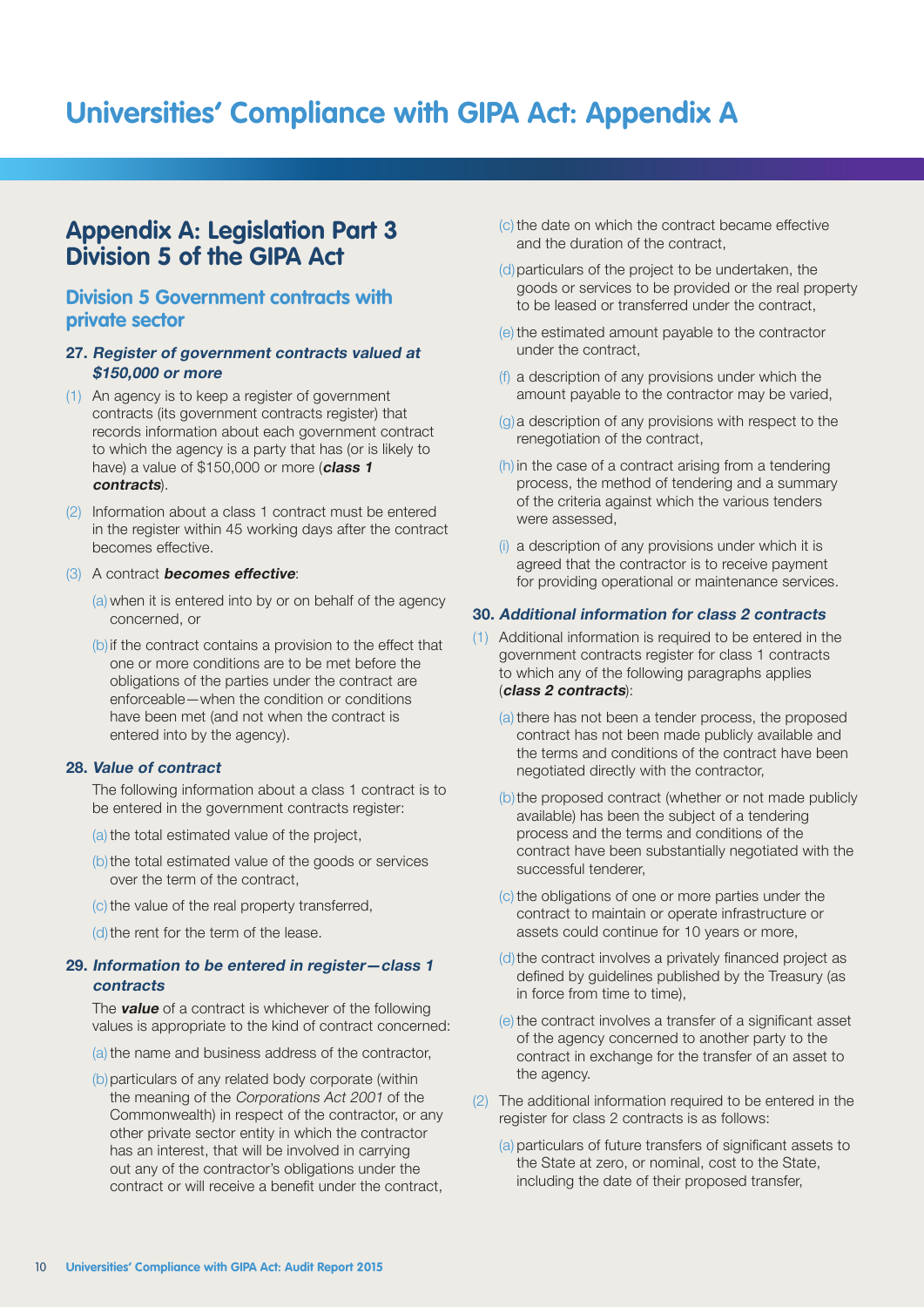# **Universities' Compliance with GIPA Act: Appendix A**

- (b)particulars of future transfers of significant assets to the contractor, including the date of their proposed transfer,
- (c) the results of any cost-benefit analysis of the contract conducted by the agency,
- (d) the components and quantum of the public sector comparator if used,
- (e) if relevant, a summary of information used in the contractor's full base case financial model (for example, the pricing formula for tolls or usage charges),
- (f) if relevant, particulars of how risk, during the construction and operational phases of a contract to undertake a specific project (such as construction, infrastructure or property development), is to be apportioned between the parties, quantified (where practicable) in net present-value terms and specifying the major assumptions involved,
- (g)particulars as to any significant guarantees or undertakings between the parties, including any guarantees or undertakings with respect to loan agreements entered into or proposed to be entered into,

(h) particulars of any other key elements of the contract.

#### **31. Register to include copy of class 3 contract**

If a class 2 contract has (or is likely to have) a value of \$5 million or more (a class 3 contract), the register must include a copy of the class 3 contract.

#### **32. Confidential information not required to be included in register**

- (1) A requirement of this Division to include information or a copy of a contract in the government contracts register does not require the inclusion of:
	- (a) the commercial-in-confidence provisions of a contract, or
	- (b) details of any unsuccessful tender, or
	- (c) any matter that could reasonably be expected to affect public safety or security, or
	- (d)a copy of a contract, a provision of a contract or any other information in relation to a contract that is of such a nature that its inclusion in a record would result in there being an overriding public interest against disclosure of the record.
- (2) If an agency does not include a copy of a contract in the register, or includes only some of the provisions of a contract in the register, because of this section, the agency must include in the register:
- (a) the reasons why the contract or those provisions have not been included in the register, and
- (b)a statement as to whether it is intended that the contract or those provisions will be included in the register at a later date and, if so, when it is likely that they will be included, and
- (c) if some but not all of the provisions of the contract have been included in the register, a general description of the types of provisions that have not been included.

#### **33. Variations to contracts**

- (1) If a material variation is made to a contract that would affect the particulars that are required to be included in the government contracts register in relation to the contract, the particulars included in the register are to be amended to reflect the variation within 45 working days after the variation becomes effective.
- (2) If a material variation is made to a contract a copy of which is required to be included in the register, a copy of the variation or the varied provisions is to be included in the register within 45 working days after the variation becomes effective.

#### **34. Minimum public access period for information on register**

- (1) Information (including a copy of a contract) required to be included in the government contracts register in relation to a contract is only required to be made publicly available as open access information for the public access period.
- (2) The **public access period** is whichever is the longer of the following periods:

(a) 20 working days,

(b)the period until the project to which the contract relates is complete, the goods and services concerned have been provided under the contract, the term of the lease has expired or the real property has been transferred.

#### **35. Register to be published on Government tenders website**

(1) A copy of an agency's government contracts register is to be published on the Government tenders website (that is, the website with the URL of <https://tenders.nsw.gov.au> or such other internet website as the Premier may authorise for the purposes of this section).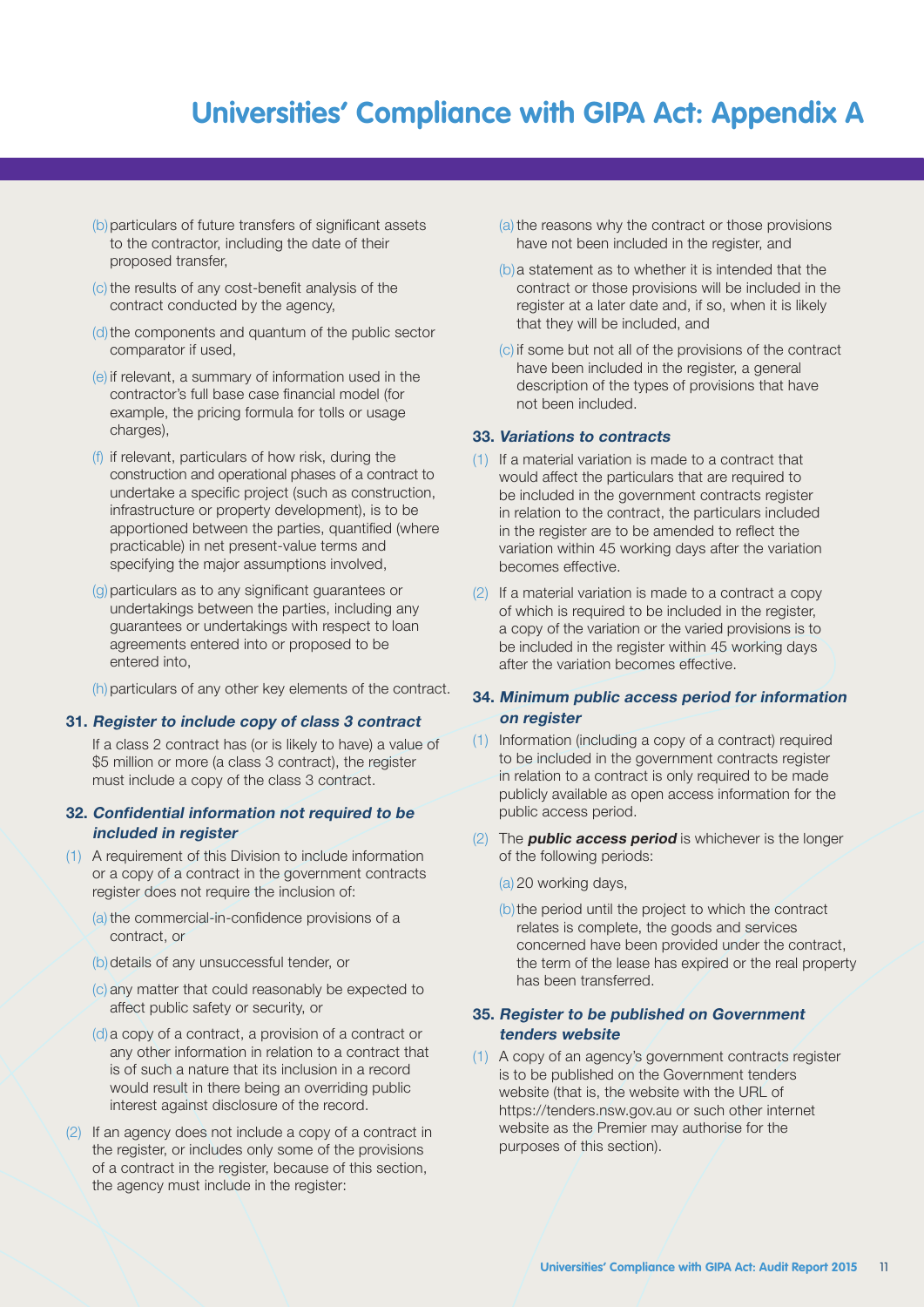(2) Each of the following agencies is not required to have a copy of its government contracts register published on the Government tenders website but is required to have a copy of the register published on any website of the agency:

(a) a State owned corporation or a subsidiary of a State owned corporation,

(b)a local authority,

(c) a university.

(3) A copy of an agency's government contracts register is also to be made publicly available in any other manner in which the agency decides to make its open access information publicly available.

#### **36. Disputes**

- (1) If a person other than an officer of the agency (including, for example, a party to a government contract) disagrees with the way in which an agency has interpreted its obligations under this Division, the agency is to obtain:
	- (a) the opinion of the Chairperson of the NSW Procurement Board in relation to the matter, or
	- (b)if the principal officer of the agency is the Chairperson of the Board—the opinion of the Minister in relation to the matter.
- (2) This section does not apply to:
	- (a) a State owned corporation or a subsidiary of a State owned corporation, or
	- (b)a local authority, or

(c) a university.

#### **37. Agency obligation to find information**

Information is required to be included in an agency's government contracts register only to the extent that the agency holds the information or it is reasonably practical for the agency to obtain the information.

#### **38. Exception for industry support contracts**

This Division does not require the Department of State and Regional Development to include any information about or a copy of a government contract in its government contracts register if the contract involves the provision of industry support.

#### **39. Exception for SOCs – competitive neutrality**

This Division does not require a State owned corporation or a subsidiary of a State owned corporation to include any information about or a copy of a government contract in its government contracts register if the contract relates to activities engaged in by the corporation or subsidiary in a market in which it is in competition with any other person.

#### **40. Exception for Landcom—contracts for sale of land**

This Division does not require Landcom to include any information about or a copy of a government contract in its government contracts register if the contract is a contract for the sale of land.

**Note:** Any exception under this Division from the requirement to include information about or a copy of a contract on a government contracts register does not of itself constitute grounds for refusing an access application.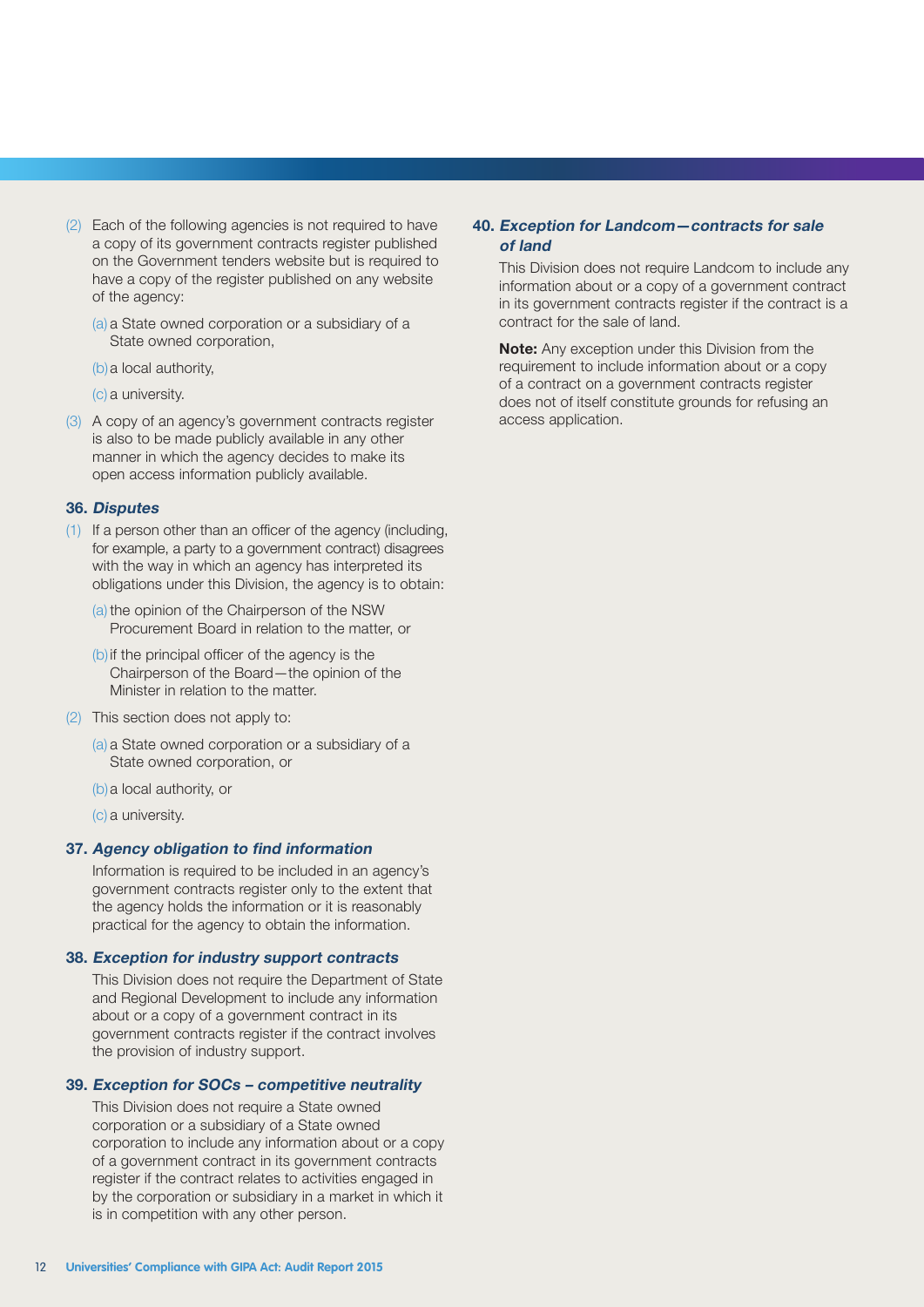# <span id="page-14-0"></span>**Appendix B: Pre-notification results**

TThe results of the audit are contained in the tables and graphs below.

#### **Table of university sector compliance with contracts register requirements**

|             | <b>Class 1 Contract</b> |           | <b>Class 2 Contract</b> |           | <b>Class 3 Contract</b> |           |
|-------------|-------------------------|-----------|-------------------------|-----------|-------------------------|-----------|
|             | <b>DE</b>               | <b>OE</b> | DE.                     | <b>OE</b> | <b>DE</b>               | <b>OE</b> |
| <b>UNIA</b> | 33%                     | 31%       | 0%                      | N/A       | 0%                      | N/A       |
| <b>UNIB</b> | 83%                     | 50%       | 0%                      | N/A       | 0%                      | N/A       |
| <b>UNIC</b> | 92%                     | 56%       | 65%                     | N/A       | 25%                     | N/A       |
| <b>UNID</b> | 100%                    | 86%       | 88%                     | 88%       | 75%                     | N/A       |
| <b>UNIE</b> | 100%                    | N/A       | 0%                      | N/A       | 0%                      | N/A       |
| <b>UNIF</b> | 100%                    | 100%      | 0%                      | N/A       | 0%                      | N/A       |
| <b>UNIG</b> | 17%                     | 14%       | 0%                      | N/A       | 0%                      | N/A       |
| <b>UNIH</b> | 100%                    | 94%       | 88%                     | 88%       | 75%                     | N/A       |
| <b>UNII</b> | 92%                     | 69%       | 0%                      | N/A       | 0%                      | N/A       |
| <b>UNIJ</b> | 50%                     | 42%       | 0%                      | N/A       | 0%                      | N/A       |

Note: N/A means not assessable. A result could be not obtained as no contract was available to be assessed. Please refer to our "Audit Limitation" section for further commentary on our methodology.

 DE = Design effectiveness OE = Operating effectivness

### **Graphs of university sector compliance for each class**

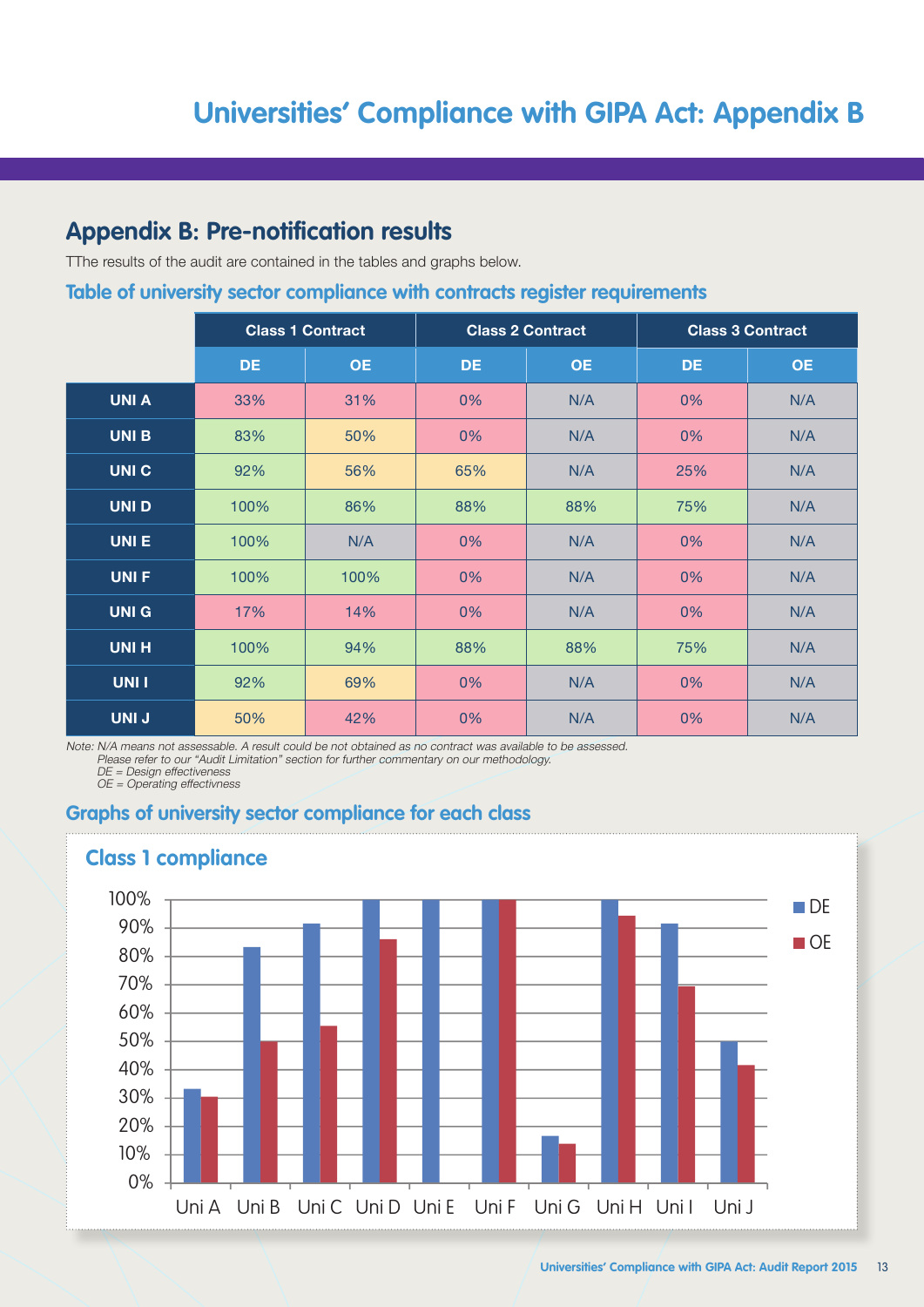# **Graphs of university sector compliance for each class (continued)**



# **Class 2 compliance**



# **Class 3 compliance**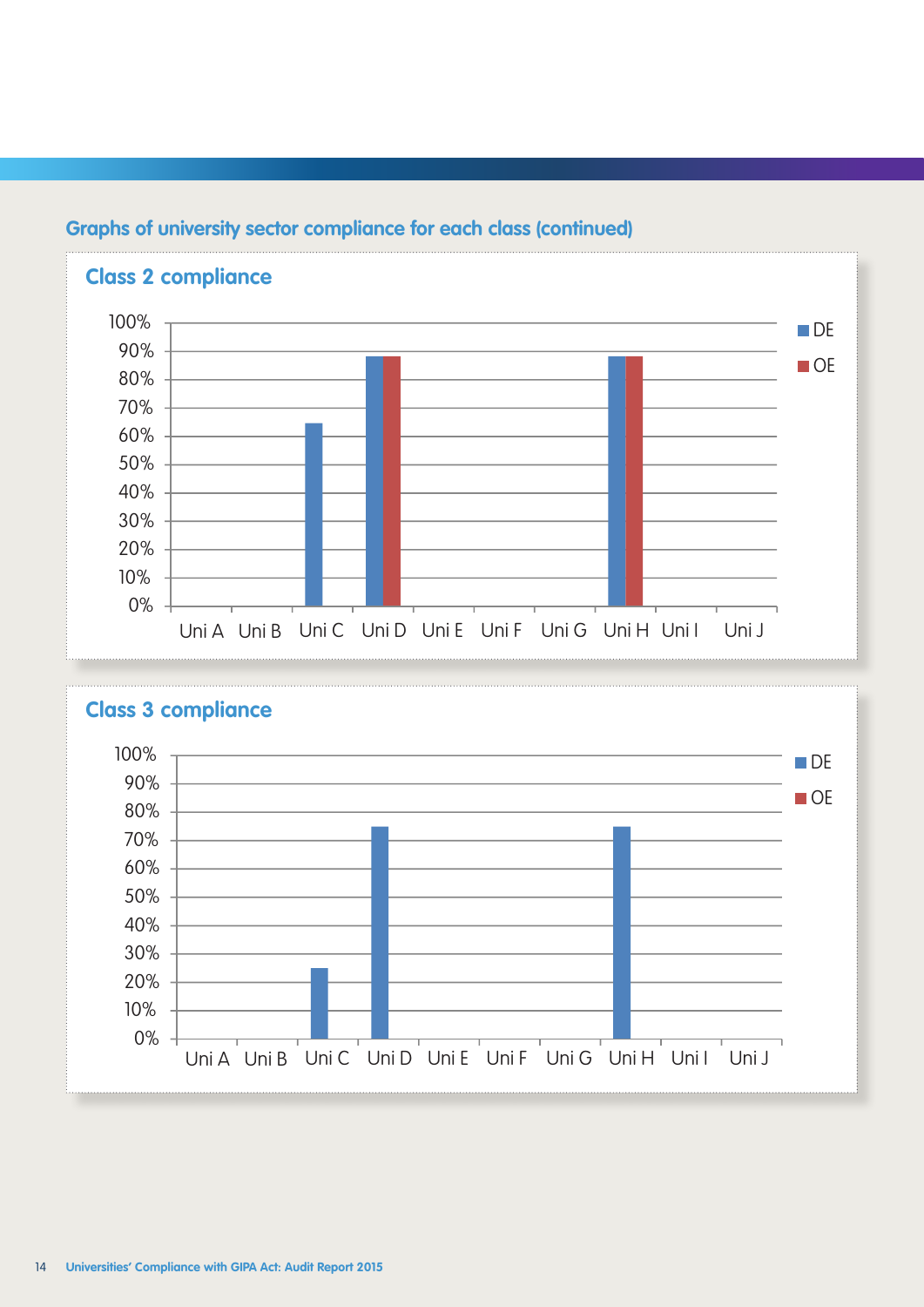# <span id="page-16-0"></span>**Appendix C: Post-notification results**

### **Table of university sector compliance with contracts register requirements**

|             | <b>Class 1 Contract</b> |           | <b>Class 2 Contract</b> |           | <b>Class 3 Contract</b> |           |
|-------------|-------------------------|-----------|-------------------------|-----------|-------------------------|-----------|
|             | <b>DE</b>               | <b>OE</b> | <b>DE</b>               | <b>OE</b> | <b>DE</b>               | <b>OE</b> |
| <b>UNIA</b> | 33%                     | 31%       | 0%                      | N/A       | 0%                      | N/A       |
| <b>UNIB</b> | 83%                     | 58%       | 0%                      | N/A       | 0%                      | N/A       |
| <b>UNIC</b> | 92%                     | 56%       | 65%                     | N/A       | 25%                     | N/A       |
| <b>UNID</b> | 100%                    | 97%       | 88%                     | 88%       | 75%                     | N/A       |
| <b>UNIE</b> | 100%                    | N/A       | 0%                      | N/A       | 0%                      | N/A       |
| <b>UNIF</b> | 100%                    | 100%      | 0%                      | N/A       | 0%                      | N/A       |
| <b>UNIG</b> | 75%                     | 69%       | 35%                     | 35%       | 0%                      | N/A       |
| <b>UNIH</b> | 100%                    | 94%       | 88%                     | 88%       | 75%                     | N/A       |
| <b>UNII</b> | 92%                     | 75%       | 0%                      | N/A       | 0%                      | N/A       |
| <b>UNIJ</b> | 50%                     | 42%       | 0%                      | N/A       | 0%                      | N/A       |

Note: N/A means not assessable. A result could be not obtained as no contract was available to be assessed.

Please refer to our "Audit Limitation" section for further commentary on our methodology.

DE = Design effectiveness

OE = Operating effectivness

### **Graphs of university sector compliance for each class**

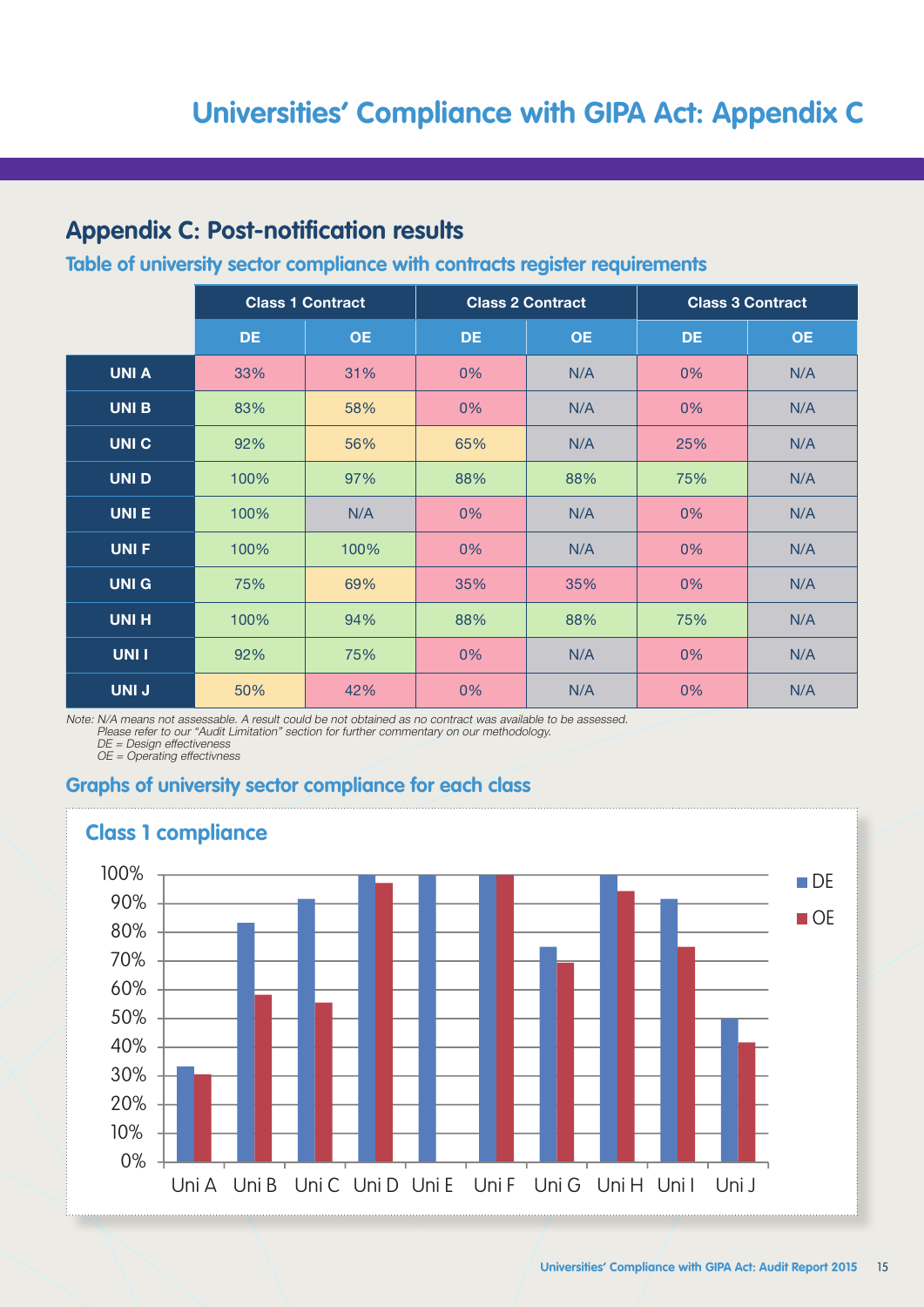# **Graphs of university sector compliance for each class (continued)**





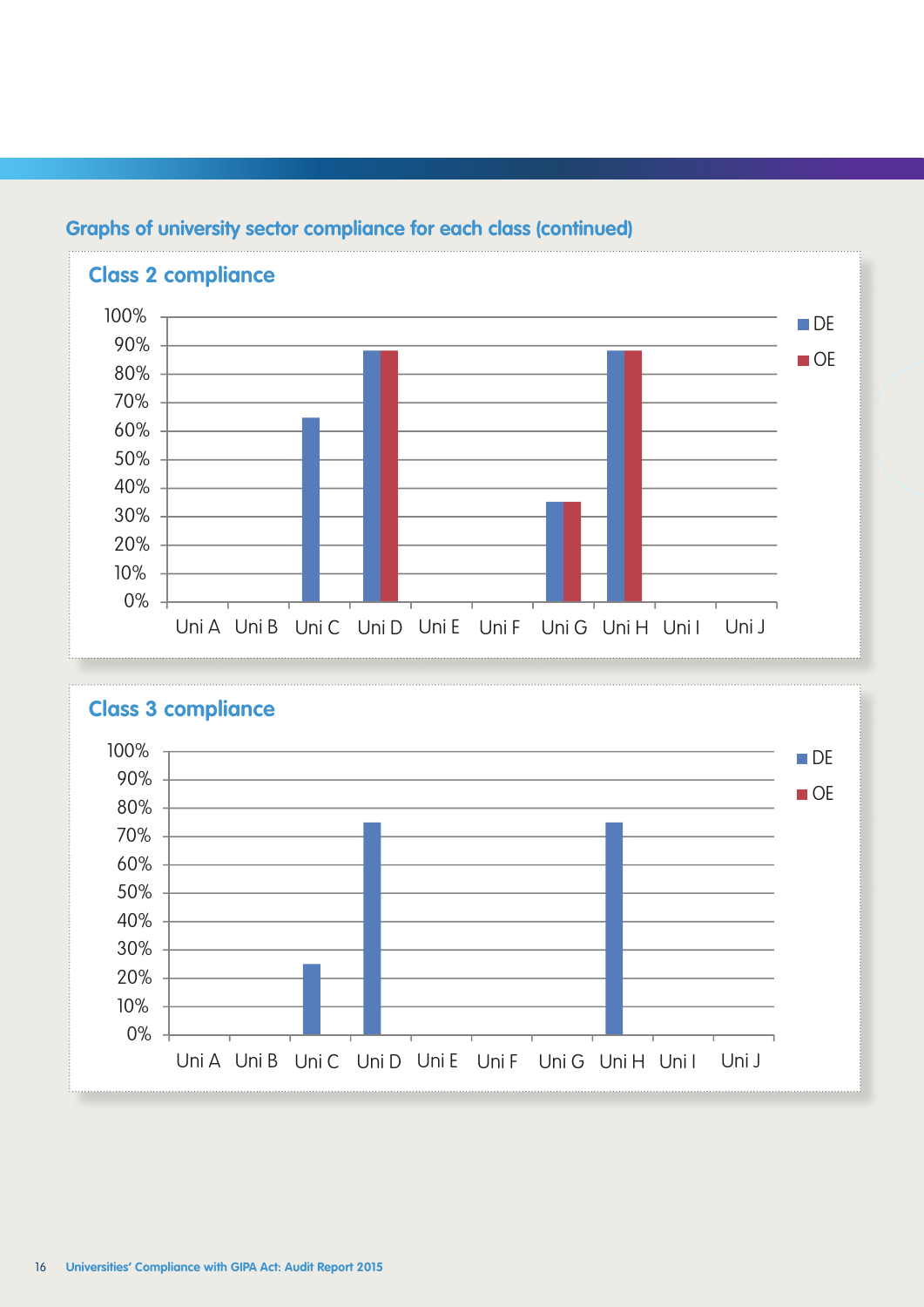# <span id="page-18-0"></span>**Appendix D: List of universities audited**

Ten universities, established under New South Wales legislation, are subject to the GIPA Act and were audited for compliance with Part 3 Division 5 of the GIPA Act. They are listed below in no particular order:

- 1. Macquarie University [www.mq.edu.au](http://www.mq.edu.au)
- 2. University of New South Wales [www.unsw.edu.au](http://www.unsw.edu.au)
- 3. The University of Sydney [www.sydney.edu.au](http://www.sydney.edu.au)
- 4. University of Technology, Sydney [www.uts.edu.au](http://www.uts.edu.au)
- 5. University of Western Sydney [www.uws.edu.au](http://www.uws.edu.au)
- 6. University of Newcastle [www.newcastle.edu.au](http://www.newcastle.edu.au)
- 7. University of Wollongong [www.uow.edu.au](http://www.uow.edu.au)
- 8. Charles Sturt University [www.csu.edu.au](http://www.csu.edu.au)
- 9. University of New England [www.une.edu.au](http://www.une.edu.au)
- 10. Southern Cross University [www.scu.edu.au](http://www.scu.edu.au)

# **Appendix E: Case Study**

During the course of this audit, we identified positive engagement by one university with the requirements of Part 3 Division 5 of the GIPA Act through their score of 100% in both design and operational effectiveness for class 1 contracts.

This case study shows that it is possible to comply with the contracts register requirements on a practical level through an integrated approach to compliance.

In 2006 and 2010, the Auditor-General produced two reports that focussed on that one university. We are of the view that this university's audit results are reflective of them adopting measures in these reports to improve their compliance. These reports are publicly available and name the university.

The 2006 Audit Report recommended that the university "establish a centralised register for all contracts entered into by the university and all of its controlled entities".12

The 2010 Audit Report recommended that the university maintain a central register for contractors not paid through the human resources systems to reduce the risk of non-compliance with taxation laws and regulations.

As a result, the university now has:

- a contracts register that sits within the university's Records and Archives Office;
- a central contact point for matters relating to registering contracts;
- an established procedure on how contracts are to be registered through the Records Office; and
- clear instructions on its website informing staff of their obligations with respect to contract registration.

It appears that the university has adopted the recommendation of the Auditor to develop a centralised contracts register, with procedures and processes in place which go towards ensuring compliance with the obligations in the GIPA Act.

<sup>12</sup> NSW Auditor-General's Report to Parliament, Volume Two, 2006, University of New South Wales, p.41 – [http://www.audit.nsw.gov.au/](http://www.audit.nsw.gov.au/ArticleDocuments/151/11_Vol_2_2006_UNSW.pdf.aspx) [ArticleDocuments/151/11\\_Vol\\_2\\_2006\\_UNSW.pdf.aspx](http://www.audit.nsw.gov.au/ArticleDocuments/151/11_Vol_2_2006_UNSW.pdf.aspx)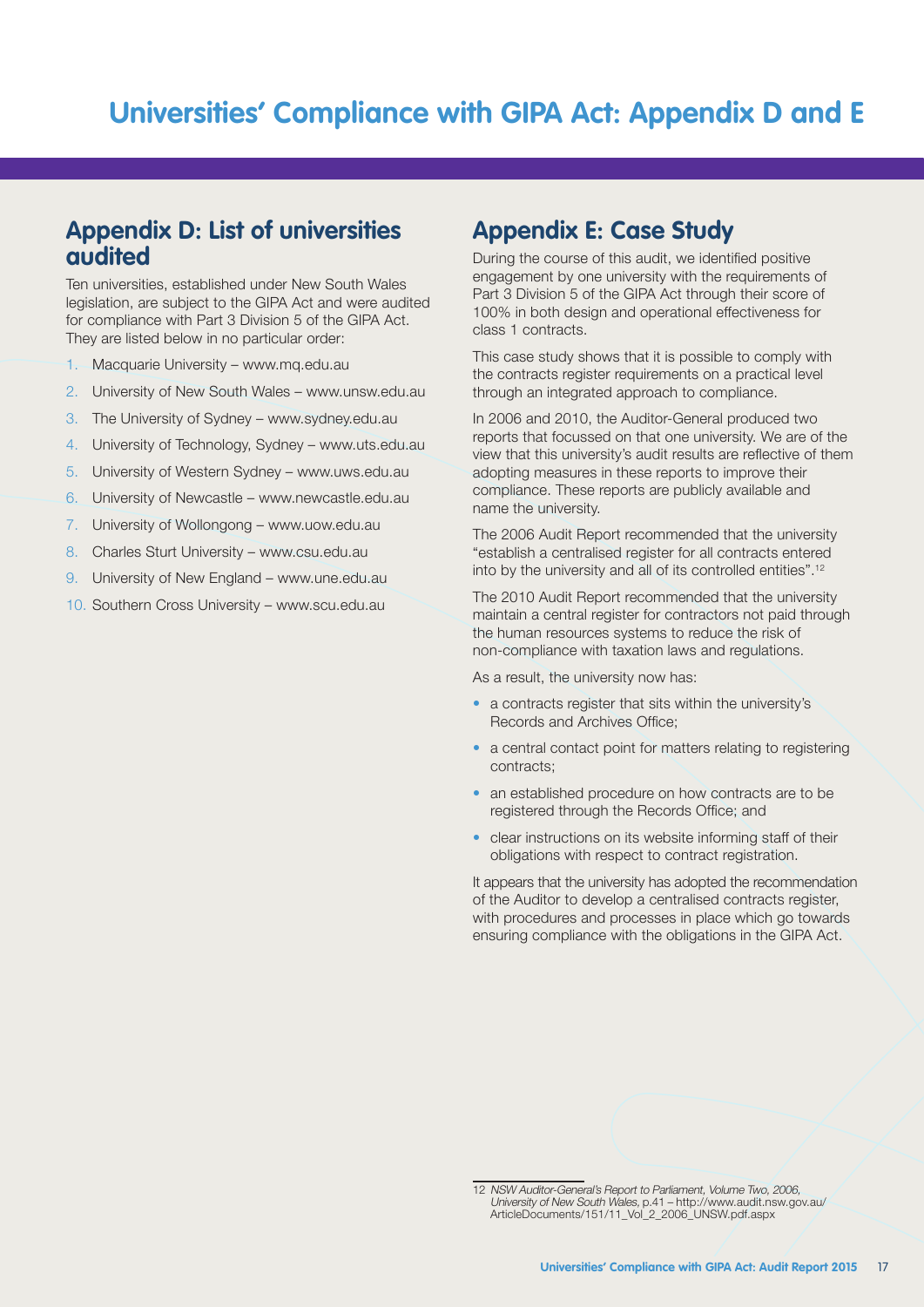# <span id="page-19-0"></span>**References**

NSW Auditor-General's Report to Parliament, Volume Two 2015, Focusing on Universities, 29 May 2015 – [http://www.audit.nsw.gov.au/ArticleDocuments/371/NEW\\_FULL\\_REPORT\\_Volume%20Two%202015.pdf.aspx?Embed=Y](http://www.audit.nsw.gov.au/ArticleDocuments/371/NEW_FULL_REPORT_Volume%20Two%202015.pdf.aspx?Embed=)

NSW Auditor-General's Report to Parliament, Volume Two 2014, Focusing on Universities, 27 May 2014 – http://www.audit.nsw.gov.au/ArticleDocuments/332/01\_Volume\_Two\_2014\_Full\_Report.pdf.aspx?Embed=Y

NSW Auditor-General's Report to Parliament, Volume Two, 2006, University of New South Wales – [http://www.audit.nsw.gov.au/ArticleDocuments/151/11\\_Vol\\_2\\_2006\\_UNSW.pdf.aspx](http://www.audit.nsw.gov.au/ArticleDocuments/151/11_Vol_2_2006_UNSW.pdf.aspx)

Better Practice Contract Management Framework – https://www.audit.nsw.gov.au/ArticleDocuments/197/Better%20 Practice%20Contract%20Management%20Framework\_b.pdf.aspx?Embed=Y

Report on the Operation of the Government Information (Public Access) Act 2009: 2013 – 2014 – http://www.ipc.nsw.gov.au/sites/default/files/file\_manager/Report\_on\_the\_operation\_of\_the\_GIPA\_Act\_2013-2014.pdf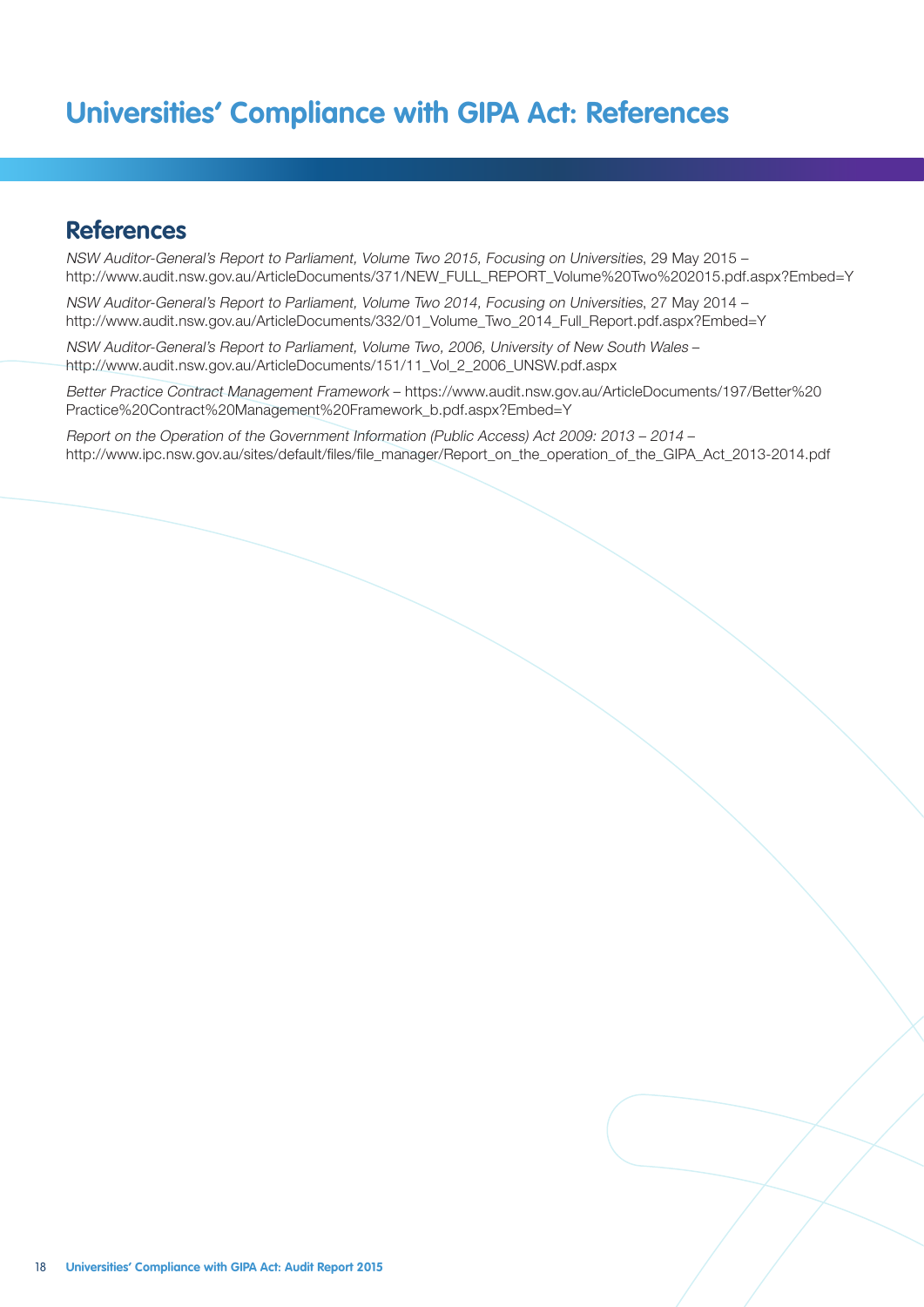